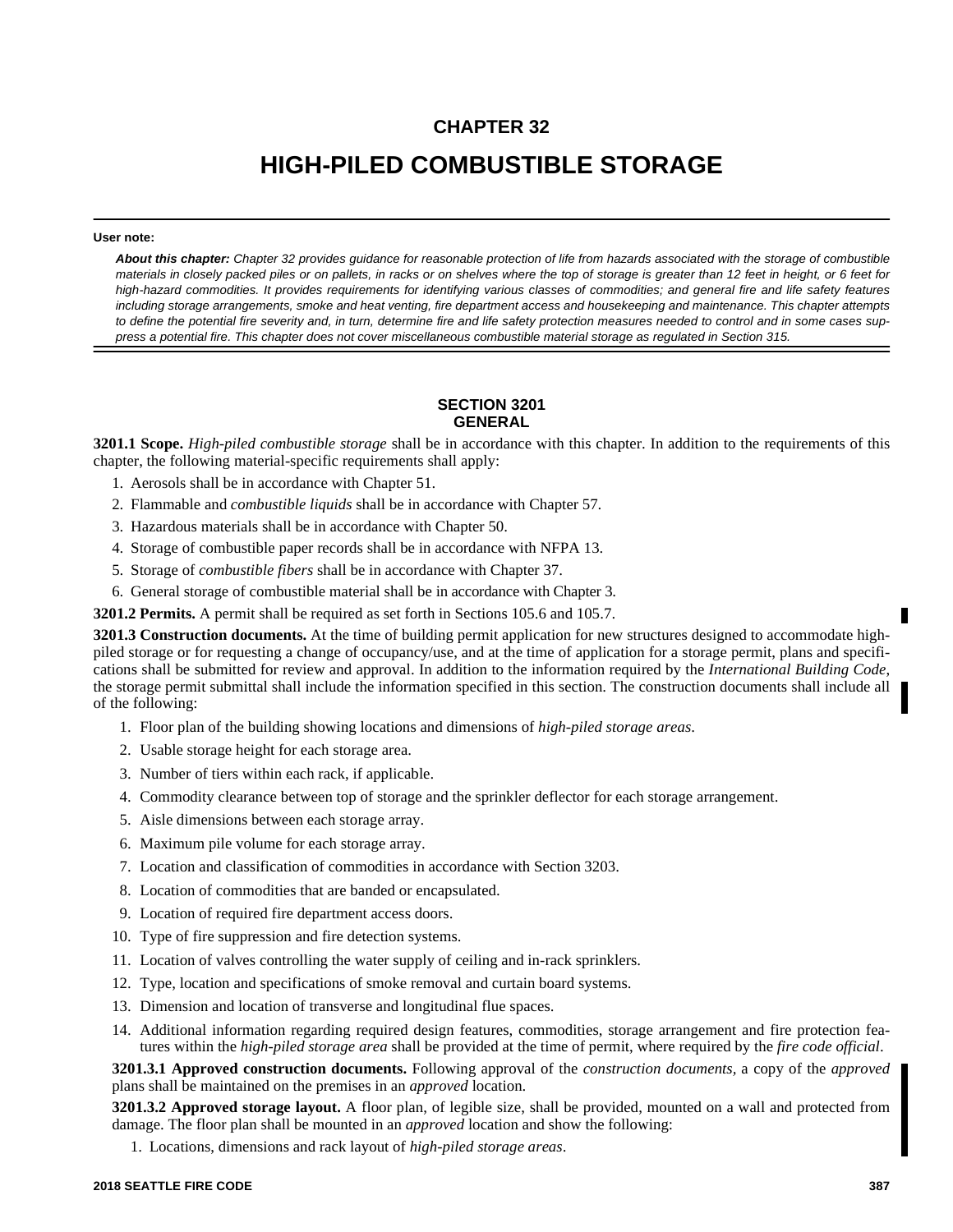- 2. Design storage height for each storage area.
- 3. Types of commodities.
- 4. Commodity clearance between top of storage and the sprinkler deflector for each storage arrangement.
- 5. Aisle dimensions between each storage array.
- 6. For palletized and solid-piled storage, the maximum pile volume for each storage array.
- 7. Location and classification of commodities in accordance with Section 3203.
- 8. Location of required fire department access doors.
- 9. Location of valves controlling the water supply of ceiling and in-rack sprinklers.

**[S] 3201.4 Fire safety and evacuation plan.** Where required by the Section 403, a fire safety and evacuation plan shall be submitted at the time of permit application for review and approval by the *fire code official*. A copy of the *approved* fire safety and evacuation plan shall be maintained on the premises in an *approved* location.

# **SECTION 3202 DEFINITIONS**

**3202.1 Definitions.** The following terms are defined in Chapter 2: **ARRAY. ARRAY, CLOSED. AUTOMATED RACK STORAGE. BIN BOX. COMMODITY. EARLY SUPPRESSION FAST-RESPONSE (ESFR) SPRINKLER. EXPANDED PLASTIC. EXTRA-HIGH-RACK COMBUSTIBLE STORAGE. HIGH-PILED COMBUSTIBLE STORAGE. HIGH-PILED STORAGE AREA. LONGITUDINAL FLUE SPACE. MANUAL STOCKING METHODS. MECHANICAL STOCKING METHODS. SHELF STORAGE. SOLID SHELVING. TRANSVERSE FLUE SPACE.**

## **SECTION 3203 COMMODITY CLASSIFICATION**

**3203.1 Classification of commodities.** Commodities shall be classified as Class I, II, III, IV or high hazard in accordance with Sections 3203.2 through 3203.10.3. Materials listed within each commodity classification are assumed to be unmodified for improved combustibility characteristics. Use of flame-retarding modifiers or the physical form of the material could change the classification.

**3203.2 Class I commodities.** Class I commodities are noncombustible products in ordinary corrugated cartons with or without single-thickness dividers, or in ordinary paper wrappings with or without wood pallets. The amount of Group A plastics shall be limited in accordance with Section 3203.9.

**3203.3 Class II commodities.** Class II commodities are Class I products in slatted wooden crates, solid wooden boxes, multiplethickness paperboard cartons or equivalent combustible packaging material with or without wood pallets. The amount of Group A plastics shall be limited in accordance with Section 3203.9.

**3203.4 Class III commodities.** Class III commodities are products of wood, paper, natural fiber cloth, or Group C plastics or products thereof, with or without wood pallets. The amount of Group A plastics shall be limited in accordance with Section 3203.9.

**3203.5 Class IV commodities.** Class IV commodities are Class I, II or III products containing Group A plastics in ordinary corrugated cartons; Class I, II and III products with Group A plastic packaging; Group B plastics; and free-flowing Group A plastics with or without wood pallets. The total amount of nonfree-flowing Group A plastics shall be limited in accordance with Section 3203.9.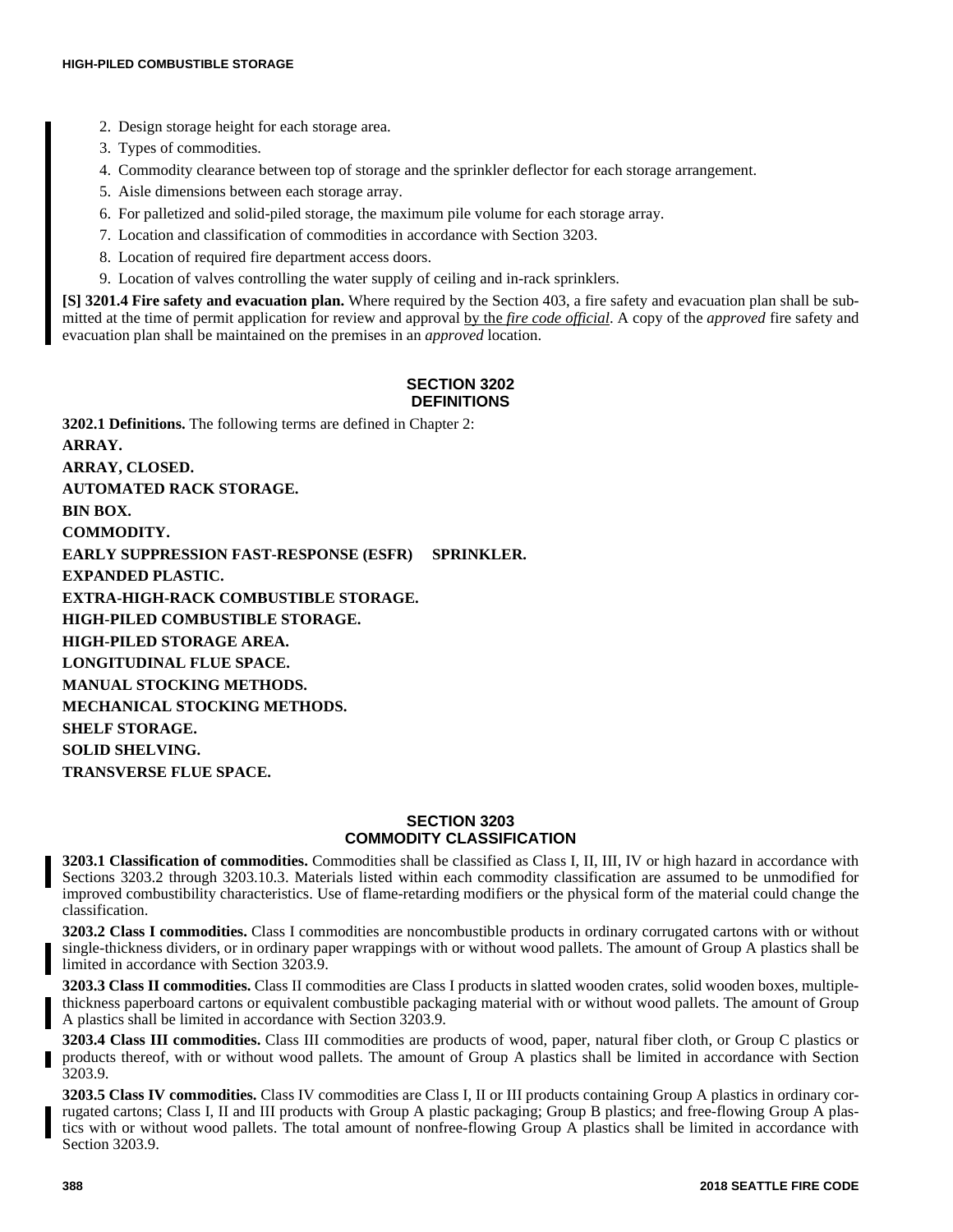**3203.6 High-hazard commodities.** High-hazard commodities are products presenting special fire hazards beyond those of Class I, II, III or IV. Group A plastics not otherwise classified are included in this class.

**3203.7 Classification of plastics.** Plastics shall be designated as Group A, B or C in accordance with Sections 3203.7.1 through 3203.7.3.

**3203.7.1 Group A plastics.** Group A plastics are plastic materials having a heat of combustion that is much higher than that of ordinary combustibles, and a burning rate higher than that of Group B plastics.

**3203.7.2 Group B plastics.** Group B plastics are plastic materials having a heat of combustion and a burning rate higher than that of ordinary combustibles, but not as high as those of Group A plastics.

**3203.7.3 Group C plastics.** Group C plastics are plastic materials having a heat of combustion and a burning rate similar to those of ordinary combustibles.

**3203.8 Examples of commodity classification.** Table 3203.8 shall be used to determine the commodity classification for various products and materials. Products not found in the list shall be classified based on the classification descriptions in Sections 3203.2 through 3203.6 and the products they most nearly represent in Table 3203.8. Table 3203.8 considers the product and the packaging if listed with the item. Products with additional packaging consisting of Group A plastics shall be classified in accordance with Section 3203.9.

The commodity classifications are based on products with, or without, wood pallets. Where plastic pallets are used, the commodity classification shall be modified in accordance with Section 3203.10.

| <b>PRODUCT CATEGORY</b>            | <b>PRODUCT</b>                                                                                                                                                                                             | <b>CLASSIFICATION</b>               |
|------------------------------------|------------------------------------------------------------------------------------------------------------------------------------------------------------------------------------------------------------|-------------------------------------|
|                                    | Level 1                                                                                                                                                                                                    | Class III<br>(See Chapter 51)       |
| Aerosols                           | Level 2                                                                                                                                                                                                    | Class IV<br>(See Chapter 51)        |
|                                    | Level 3                                                                                                                                                                                                    | High-hazard<br>(See Chapter 51)     |
|                                    | Dry cells (excludes lithium, lithium-ion and other similar exotic metals or<br>combustible electrolyte); without blister packing (if blister packed, refer to<br>the commodity classification definitions) | Class I                             |
|                                    | Dry cells (nonlithium or similar exotic metals); in blister packing; cartoned                                                                                                                              | Class II                            |
| <b>Batteries</b>                   | Vehicle; any size (for example, automobile or truck); empty plastic casing                                                                                                                                 | High-hazard<br>(Group A unexpanded) |
|                                    | Vehicle; large (in other words, truck or larger); dry or wet cells (excludes<br>lithium-ion and other cells containing combustible electrolytes)                                                           | High-hazard<br>(Group A unexpanded) |
|                                    | Vehicle; small (for example, automobile); wet cells (excludes lithium-ion<br>and other cells containing combustible electrolytes)                                                                          | Class I                             |
|                                    | Lithium-ion                                                                                                                                                                                                | High-hazard                         |
|                                    | Circular baled corn stover                                                                                                                                                                                 | Class IV                            |
| <b>Biomass</b>                     | Rectangular baled corn stover                                                                                                                                                                              | Class III                           |
|                                    | Rectangular baled switchgrass                                                                                                                                                                              | High-hazard                         |
|                                    | Noncombustible                                                                                                                                                                                             | Class I                             |
|                                    | <b>PET</b>                                                                                                                                                                                                 | <b>Class IV</b>                     |
| <b>Empty containers</b>            | Rigid plastic (not including PET)                                                                                                                                                                          | High-hazard<br>(Group A unexpanded) |
|                                    | Wood; solid sided (such as crates, boxes)                                                                                                                                                                  | Class <sub>II</sub>                 |
|                                    | Polypropylene, polyester, polyethylene; rolled on any reel type                                                                                                                                            | High-hazard<br>(Group A unexpanded) |
|                                    | 35 mm metal film cartridges in polyethylene cans; cartoned                                                                                                                                                 | Class III                           |
| Film rolls, including photographic | Motion picture or bulk rolls in polycarbonate, polyethylene or in metal cans;<br>polyethylene bagged; cartoned                                                                                             | Class II                            |
|                                    | Rolls in polycarbonate plastic cassettes; cartoned                                                                                                                                                         | <b>Class IV</b>                     |
|                                    | Photographic paper; sheets; bagged in polyethylene; cartoned                                                                                                                                               | Class III                           |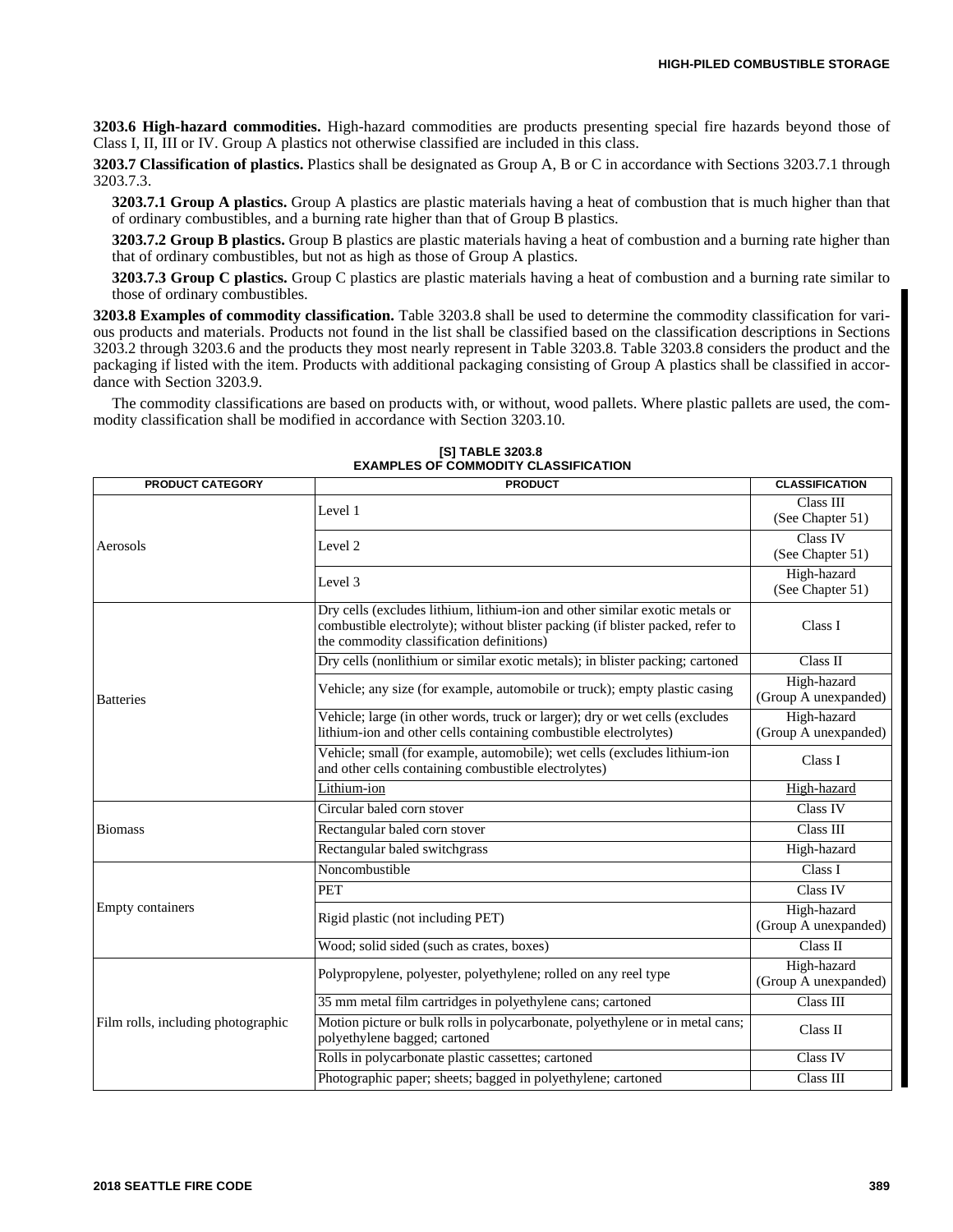| <b>PRODUCT CATEGORY</b>           | <u>AMILEEU UL UUMINUDITTUEAUUILIUAT</u><br><b>PRODUCT</b>                                                                                                             | <b>CLASSIFICATION</b>               |
|-----------------------------------|-----------------------------------------------------------------------------------------------------------------------------------------------------------------------|-------------------------------------|
|                                   | Glycol in combustible containers (50 percent or greater)                                                                                                              | High-hazard                         |
|                                   | Lacquers, which dry by solvent evaporation, in metal cans or cartons                                                                                                  | High-hazard                         |
|                                   | Lighters; butane; blister-packed; cartoned                                                                                                                            | High-hazard<br>(Group A unexpanded) |
|                                   | Over 20- and up to 50-percent alcohol (such as alcoholic beverages, hair<br>spray); up to 1-gallon glass bottles or jars; in racks; cartoned                          | Class III                           |
|                                   | Over 20- and up to 50-percent alcohol (such as alcoholic beverages, hair<br>spray); up to 1-gallon glass bottles or jars; palletized; cartoned                        | Class IV                            |
|                                   | Over 20- and up to 50-percent alcohol (such as alcoholic beverages, hair<br>spray); up to 1-gallon plastic bottles or jars; cartoned                                  | Class IV                            |
| Flammable and combustible liquids | Up to 20-percent alcohol (such as alcoholic beverages, flavoring extracts);<br>greater than 5-gallon plastic containers with wall thickness greater than 0.25<br>inch | High-hazard<br>(Group A unexpanded) |
|                                   | Up to 20-percent alcohol (such as alcoholic beverages, flavoring extracts);<br>metal, glass or ceramic containers                                                     | Class I                             |
|                                   | Up to 20-percent alcohol (such as alcoholic beverages, flavoring extracts);<br>plastic containers greater than 5 gallons and wall thickness up to 1/4 inch            | Class II                            |
|                                   | Up to 20-percent alcohol (such as alcoholic beverages, flavoring extracts);<br>up to 5-gallon plastic bottles or jars                                                 | Class I                             |
|                                   | Up to 20-percent alcohol (such as alcoholic beverages, flavoring extracts);<br>wood containers                                                                        | Class II                            |
|                                   | Lubricating or hydraulic fluid in plastic containers                                                                                                                  | High-hazard                         |
|                                   | Nail polish; up to 2-ounce glass bottles or jars; cartoned                                                                                                            | Class IV                            |
|                                   | Nail polish; up to 2-ounce plastic bottles or jars; cartoned                                                                                                          | High-hazard<br>(Group A unexpanded) |
| Flammable solids                  | Except solid combustible metals                                                                                                                                       | High-hazard                         |
|                                   | In nonwaxed or nonplastic packaging                                                                                                                                   | Class I                             |
| Food products, frozen             | In plastic trays                                                                                                                                                      | Class III                           |
|                                   | In waxed or plastic-coated paper packaging                                                                                                                            | Class II                            |
|                                   | Butter (stick or whipped spread) or margarine (up to 50-percent oil)                                                                                                  | Class III                           |
|                                   | Butter; whipped spread                                                                                                                                                | Class III                           |
|                                   | Dry foods (such as baked goods, candy, cereals, cheese, chocolate, cocoa,<br>coffee, grains, granular sugar, nuts); bagged or cartoned                                | Class III                           |
|                                   | Foods (such as coffee, fish products, fruit, meat products, nuts, poultry);<br>metal cans                                                                             | Class I                             |
|                                   | Fruits and vegetables (noncombustible semiliquid); crushed; plastic<br>containers up to 5 gallons                                                                     | Class I                             |
|                                   | Fruits and vegetables; fresh; wood spacers, nonplastic trays or containers                                                                                            | Class I                             |
|                                   | Margarine; over 50- and up to 80-percent oil                                                                                                                          | High-hazard<br>(Group A unexpanded) |
| Food products, nonfrozen          | Meat; fresh; no plastic packaging; uncartoned                                                                                                                         | Class I                             |
|                                   | Meat; fresh; no plastic packaging; cartoned                                                                                                                           | Class II                            |
|                                   | Meat; fresh; plastic tray                                                                                                                                             | Class III                           |
|                                   | Milk; any container; stored in solid plastic crates                                                                                                                   | High-hazard<br>(Group A unexpanded) |
|                                   | Milk; paper containers, or plastic bottles or jars up to 5 gallons                                                                                                    | Class I                             |
|                                   | Salt; bagged                                                                                                                                                          | Class I                             |
|                                   | Salt; cartoned                                                                                                                                                        | Class II                            |
|                                   | Snack foods (such as potato chips); plasticized aluminum bags; cartoned                                                                                               | High-hazard<br>(Group A unexpanded) |
|                                   | Syrup; wooden container                                                                                                                                               | Class II                            |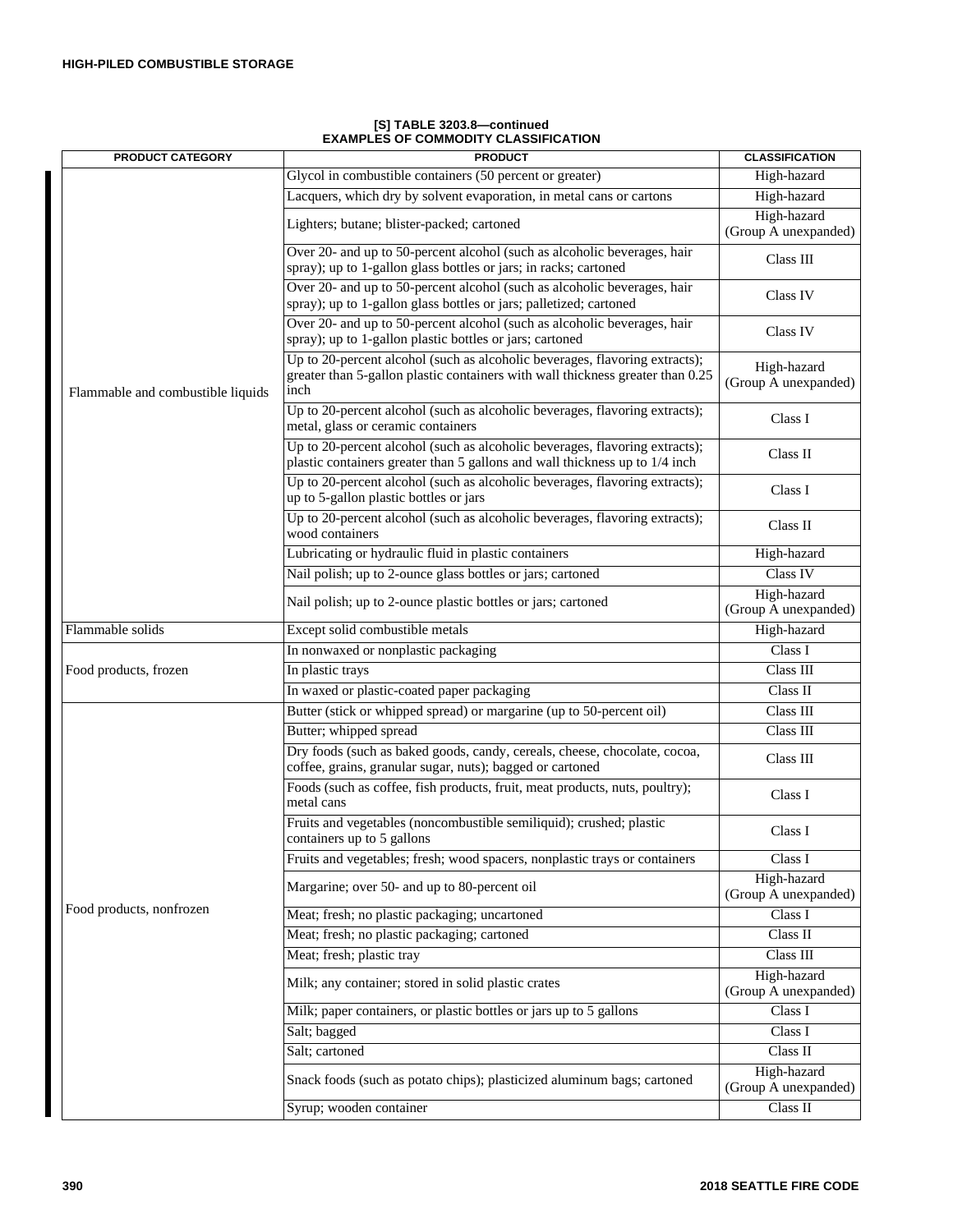| <b>PRODUCT CATEGORY</b>          | <b>PRODUCT</b>                                                                                                          |                                     |
|----------------------------------|-------------------------------------------------------------------------------------------------------------------------|-------------------------------------|
|                                  | Box spring; standard (minimal plastic materials)                                                                        | Class III                           |
|                                  | Box spring; wrapped in plastic cover                                                                                    | Class IV                            |
|                                  | Furniture and bedding; with foam cushioning                                                                             | High-hazard<br>(Group A expanded)   |
|                                  | Furniture; metal (such as file cabinets or desks with minimal plastic trim);<br>cartoned                                | Class I                             |
| Furniture and bedding            | Furniture; wood (such as doors, windows, cabinets); no plastic coverings or<br>foam cushioning                          | Class III                           |
|                                  | Furniture; wood; plastic coverings; nonexpanded plastic trim                                                            | Class IV                            |
|                                  | Mattress; foam (in finished form)                                                                                       | High-hazard<br>(Group A expanded)   |
|                                  | Pillows, foam rubber and foam plastics                                                                                  | High-hazard<br>(Group A expanded)   |
|                                  | Appliances; major (for example, stoves, refrigerators); no appreciable plastic<br>interior or exterior trim; cartoned   | Class II                            |
|                                  | Appliances; major (for example, stoves, refrigerators); no appreciable plastic<br>interior or exterior trim; uncartoned | Class I                             |
|                                  | Appliances; no appreciable plastic exterior trim (interior of unit can have<br>appreciable plastic)                     | Class III                           |
|                                  | Carpet tiles; cartoned                                                                                                  | High-hazard<br>(Group A unexpanded) |
|                                  | Fiberglass insulation; paper-backed rolls; bagged or unbagged                                                           | Class IV                            |
|                                  | Floor coverings; vinyl, stacked tiles                                                                                   | Class IV                            |
| Housing materials and appliances | Floor coverings; vinyl; rolled                                                                                          | High-hazard<br>(Group A unexpanded) |
|                                  | Gypsum board                                                                                                            | Class I                             |
|                                  | Housing materials (such as sinks, countertops); noncombustible,<br>cartoned or crated                                   | Class II                            |
|                                  | Light fixtures; nonplastic; cartoned                                                                                    | Class II                            |
|                                  | Paint; oil-based; friction-top metal containers; cartoned                                                               | Class IV                            |
|                                  | Paint; water-based (latex); friction-top metal containers; cartoned                                                     | Class I                             |
|                                  | Paper; asphalt; rolled, horizontal or vertical storage                                                                  | High-hazard                         |
|                                  | Roofing shingles; asphalt-coated fiberglass                                                                             | Class III                           |
|                                  | Roofing shingles; asphalt-impregnated felt                                                                              | Class IV                            |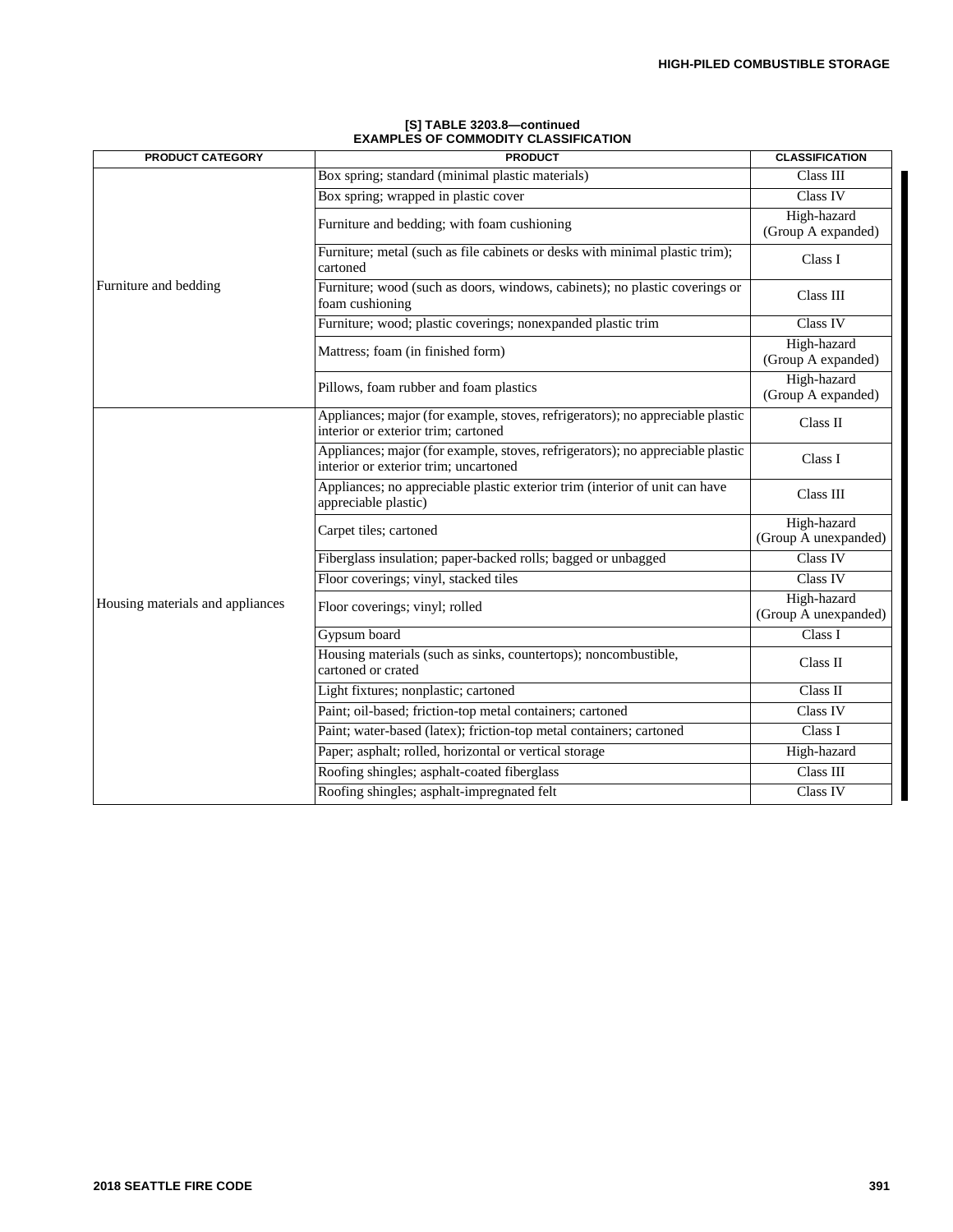| <b>PRODUCT CATEGORY</b><br><b>PRODUCT</b> |                                                                                                                                                      | <b>CLASSIFICATION</b>               |
|-------------------------------------------|------------------------------------------------------------------------------------------------------------------------------------------------------|-------------------------------------|
|                                           | Ammunition; small arms and shotgun; cartoned                                                                                                         | Class IV                            |
|                                           | Charcoal; mineral-spirit impregnated; bagged                                                                                                         | High-hazard<br>(Group A expanded)   |
|                                           | Charcoal; standard (nonmineral-spirit impregnated); bagged                                                                                           | Class III                           |
|                                           | Fertilizers; nitrates; bagged                                                                                                                        | Class II                            |
|                                           | Fertilizers; phosphates; bagged                                                                                                                      | Class I                             |
|                                           | Leather hides; baled                                                                                                                                 | Class II                            |
|                                           | Leather; finished products (such as shoes, jackets, gloves, bags, luggage,<br>belts)                                                                 | Class III                           |
| Miscellaneous                             | Motors; electric                                                                                                                                     | Class I                             |
|                                           | Pallets and flats that are idle; combustible                                                                                                         | High-hazard                         |
|                                           | Shock absorbers; metal dust cover                                                                                                                    | Class II                            |
|                                           | Shock absorbers; plastic dust cover                                                                                                                  | Class III                           |
|                                           | Skis; wood                                                                                                                                           | Class III                           |
|                                           | Skis; composite materials (such as plastic, fiberglass, foam)                                                                                        | Class IV                            |
|                                           | Tobacco products; cartoned                                                                                                                           | Class III                           |
|                                           | Toys; stuffed; foam or synthetic                                                                                                                     | High-hazard<br>(Group A expanded)   |
|                                           | Transformer; dry or empty (in other words, void of oil)                                                                                              | Class I                             |
|                                           | Liquids or semiliquids; PET containers greater than 5 gallons having a<br>nominal wall thickness greater than 1/4 inch                               | Class IV                            |
|                                           | Liquids or semiliquids; PET containers up to 5 gallons having a nominal<br>wall thickness less than 1/4 inch                                         | Class I                             |
|                                           | Liquids or semiliquids (such as crushed fruits and vegetables); plastic<br>containers up to 5-gallon capacity                                        | Class I                             |
|                                           | Liquids or semiliquids; plastic (except PET) containers greater than 5-gallon<br>capacity having a nominal wall thickness greater than 1/4 inch      | High-hazard<br>(Group A unexpanded) |
| Noncombustible liquids                    | Liquids or semiliquids; plastic (except PET) containers greater than 5-gallon<br>capacity having a nominal wall thickness up to 1/4 inch             | Class II                            |
|                                           | Liquids; cardboard drink boxes, plastic coated, wax coated, and/or aluminum<br>lined; uncartoned or on corrugated carton trays with plastic sheeting | Class I                             |
|                                           | Liquids; cardboard drink boxes, plastic coated, wax coated, and/or aluminum<br>lined; stored in plastic containers                                   | High-hazard<br>(Group A unexpanded) |
|                                           | Liquids; glass bottles or jars; cartoned                                                                                                             | Class I                             |
|                                           | Liquids; less than 5-gallon plastic containers                                                                                                       | Class I                             |
|                                           | Liquids; pharmaceuticals (nonflammable); glass bottles or jars; cartoned                                                                             | Class II                            |
|                                           | Liquids; plastic bottles or jars; stored in open or solid plastic crates                                                                             | High-hazard<br>(Group A unexpanded) |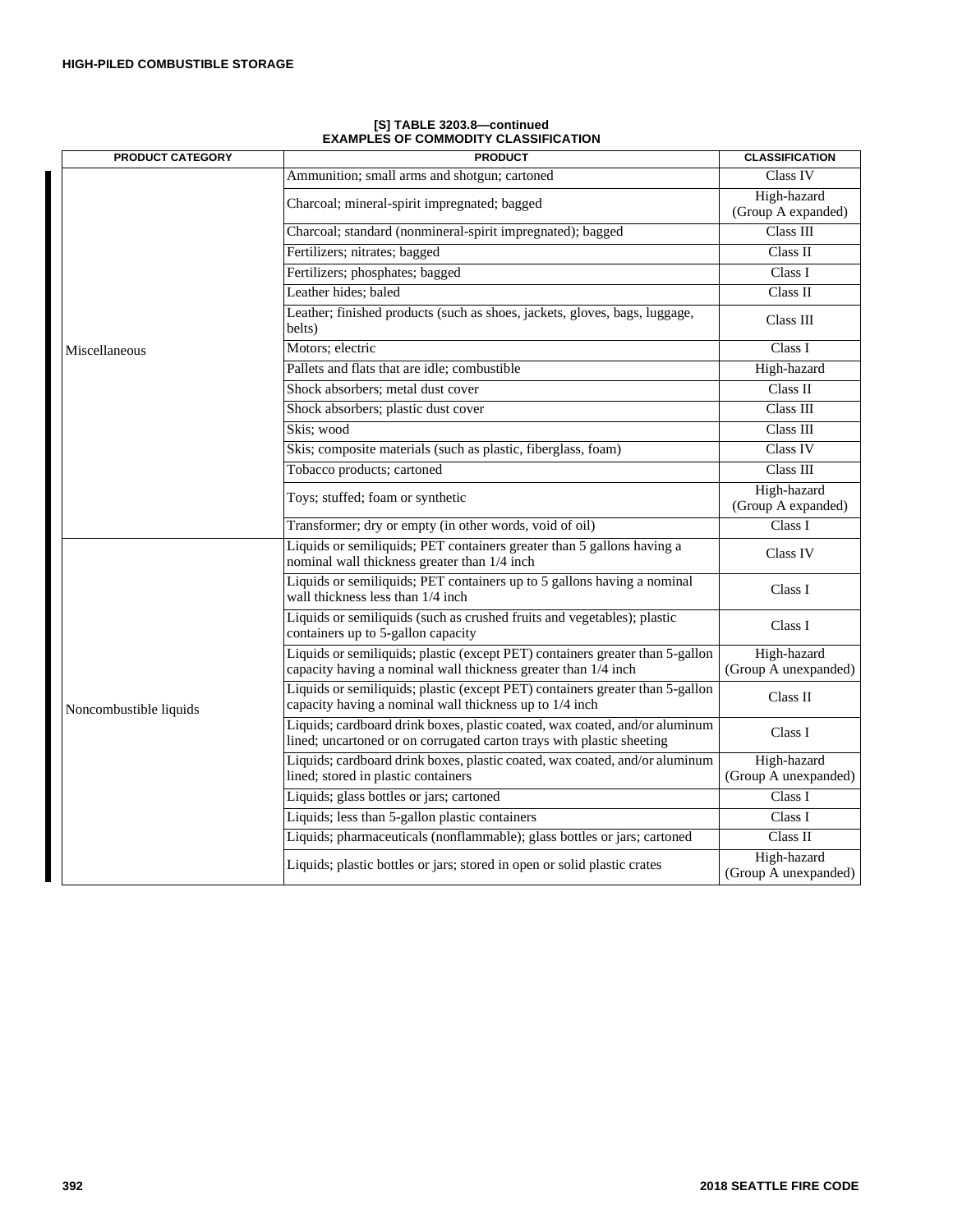| <b>PRODUCT CATEGORY</b> | <b>PRODUCT</b>                                                                                                                                                                                                             | <b>CLASSIFICATION</b>               |
|-------------------------|----------------------------------------------------------------------------------------------------------------------------------------------------------------------------------------------------------------------------|-------------------------------------|
|                         | Book signatures (paper part of book without hard cover)                                                                                                                                                                    | Class II                            |
|                         | Cartons (such as cardboard flats); corrugated; partially assembled                                                                                                                                                         | Class IV                            |
|                         | Cartons (such as cardboard flats); corrugated; unassembled in neat piles                                                                                                                                                   | Class III                           |
|                         | Cartons; wax coated, single-walled corrugated                                                                                                                                                                              | High-hazard<br>(Group A unexpanded) |
|                         | Cellulosic paper products; nonwax coated (such as books, cardboard games,<br>cartoned tissue products, magazines, newspapers, paper cups, paper plates,<br>paper towels, plastic-coated paper food containers, stationary) | Class III                           |
|                         | Cellulosic paper products; wax coated (such as paper plates, cups); loosely<br>packed; cartoned                                                                                                                            | High-hazard<br>(Group A unexpanded) |
|                         | Cellulosic paper products; wax coated (such as paper plates, cups); nested;<br>cartoned                                                                                                                                    | Class IV                            |
| Paper products          | Matches; paper-type; cartoned                                                                                                                                                                                              | Class IV                            |
|                         | Matches; wooden; cartoned                                                                                                                                                                                                  | High-hazard<br>(Group A unexpanded) |
|                         | Rolled; lightweight; in storage racks                                                                                                                                                                                      | Class IV                            |
|                         | Rolled; medium or heavyweight; in storage racks or onside                                                                                                                                                                  | Class III                           |
|                         | Rolled; in horizontal storage or vertical storage that is banded or<br>protected with an approved wrap                                                                                                                     | Class III                           |
|                         | Rolled; in vertical storage that is unbanded or not protected with an approved<br>wrap                                                                                                                                     | High-hazard                         |
|                         | Tissue products; plastic wrapped; cartoned                                                                                                                                                                                 | Class III                           |
|                         | Tissue products; plastic wrapped; uncartoned                                                                                                                                                                               | High-hazard<br>(Group A unexpanded) |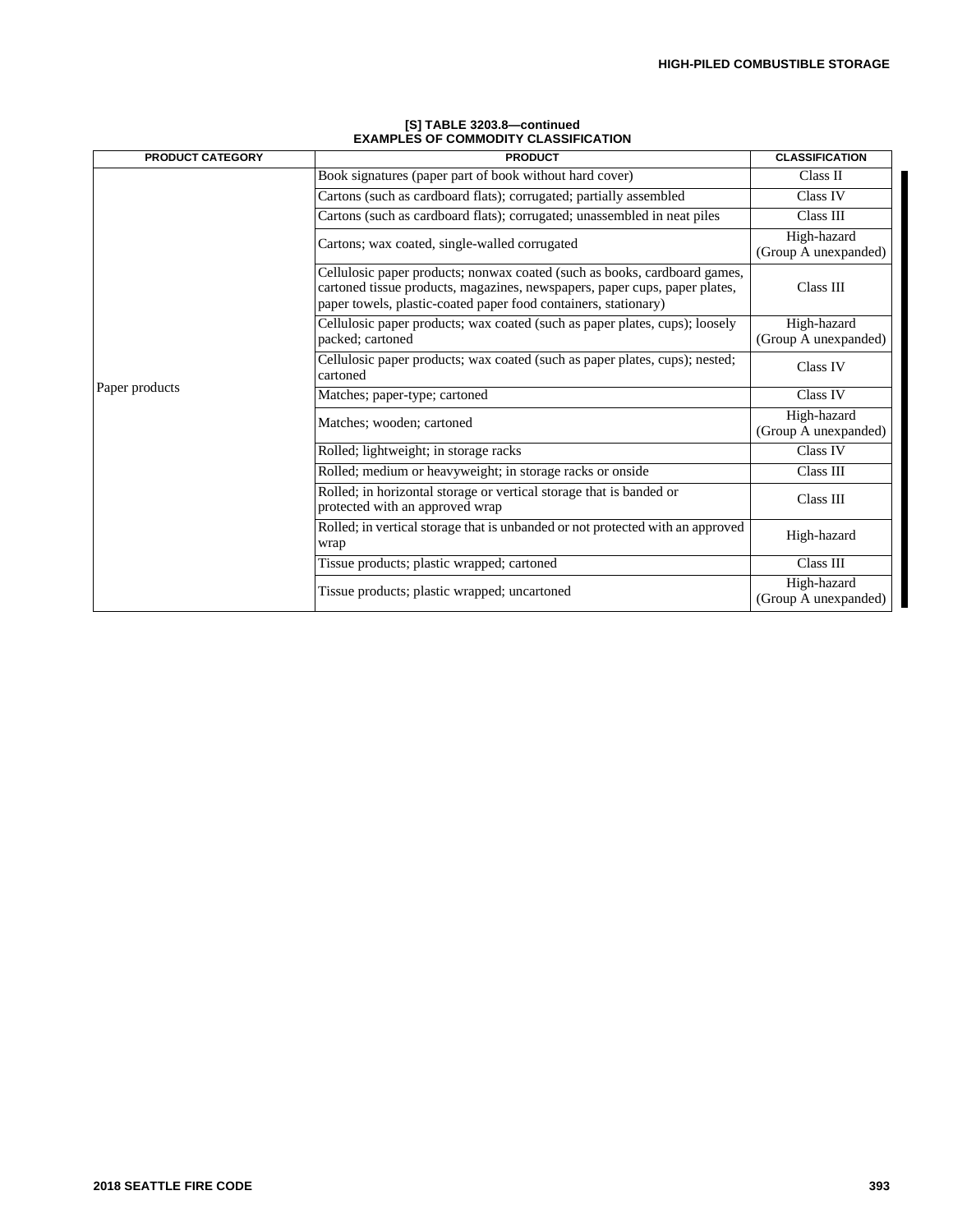| <b>PRODUCT CATEGORY</b> | <b>PRODUCT</b>                                                                              | <b>CLASSIFICATION</b>                     |
|-------------------------|---------------------------------------------------------------------------------------------|-------------------------------------------|
|                         | ABS (Acrylonitrile-butadiene-styrene copolymer)                                             | High-hazard<br>(Group A unexpanded)       |
|                         | Acetal (polyformaldehyde)                                                                   | High-hazard<br>(Group A unexpanded)       |
|                         | Acrylic (polymethyl methacrylate)                                                           | High-hazard<br>(Group A unexpanded)       |
|                         | Automobile bumpers and dashboards                                                           | High-hazard<br>(Group A expanded)         |
|                         | Butyl rubber                                                                                | High-hazard<br>(Group A unexpanded)       |
|                         | Cellulose acetate                                                                           | <b>Class IV</b><br>(Group B plastic)      |
|                         | Cellulose acetate butyrate                                                                  | High-hazard<br>(Group A unexpanded)       |
|                         | Chloroprene rubber                                                                          | Class IV<br>(Group B plastic)             |
|                         | Containers; Nonexpanded plastic gridded or solid; collapsed or nested with<br>no air spaces | High-hazard<br>(Group A unexpanded)       |
|                         | ECTFE (ethylene-chlorotrifluoro-ethylene copolymer)                                         | Class IV<br>(Group B plastic)             |
|                         | EPDM (ethylene-propylene rubber)                                                            | High-hazard<br>(Group A unexpanded)       |
|                         | ETFE (ethylene-tetrafluoroethylene copolymer)                                               | Class IV<br>(Group B plastic)             |
| Plastic, rubber         | Ethyl cellulose                                                                             | High-hazard<br>(Group A unexpanded)       |
|                         | FEP (fluorinated ethylene-propylene copolymer)                                              | Class IV<br>(Group B plastic)             |
|                         | FRP (fiberglass-reinforced polyester)                                                       | High-hazard<br>(Group A unexpanded)       |
|                         | Melamine (melamine formaldehyde)                                                            | Class <sub>III</sub><br>(Group C plastic) |
|                         | Nitrile rubber (acrylonitrile-butadiene rubber)                                             | High-hazard<br>(Group A unexpanded)       |
|                         | Nylon (nylon 6, nylon 6/6)                                                                  | High-hazard<br>(Group A unexpanded)       |
|                         | PCTFE (polychlorotrifluoroethylene)                                                         | Class III<br>(Group C plastic)            |
|                         | PET (Polyethylene terephthalate-thermoplastic polyester)                                    | High-hazard<br>(Group A unexpanded)       |
|                         | Phenolic                                                                                    | Class III<br>(Group C plastic)            |
|                         | Plastics; stored in fully closed and solid (no openings) metal containers                   | Class I                                   |
|                         | Polybutadiene                                                                               | High-hazard<br>(Group A unexpanded)       |
|                         | Polycarbonate                                                                               | High-hazard<br>(Group A unexpanded)       |
|                         | Polyester elastomer                                                                         | High-hazard<br>(Group A unexpanded)       |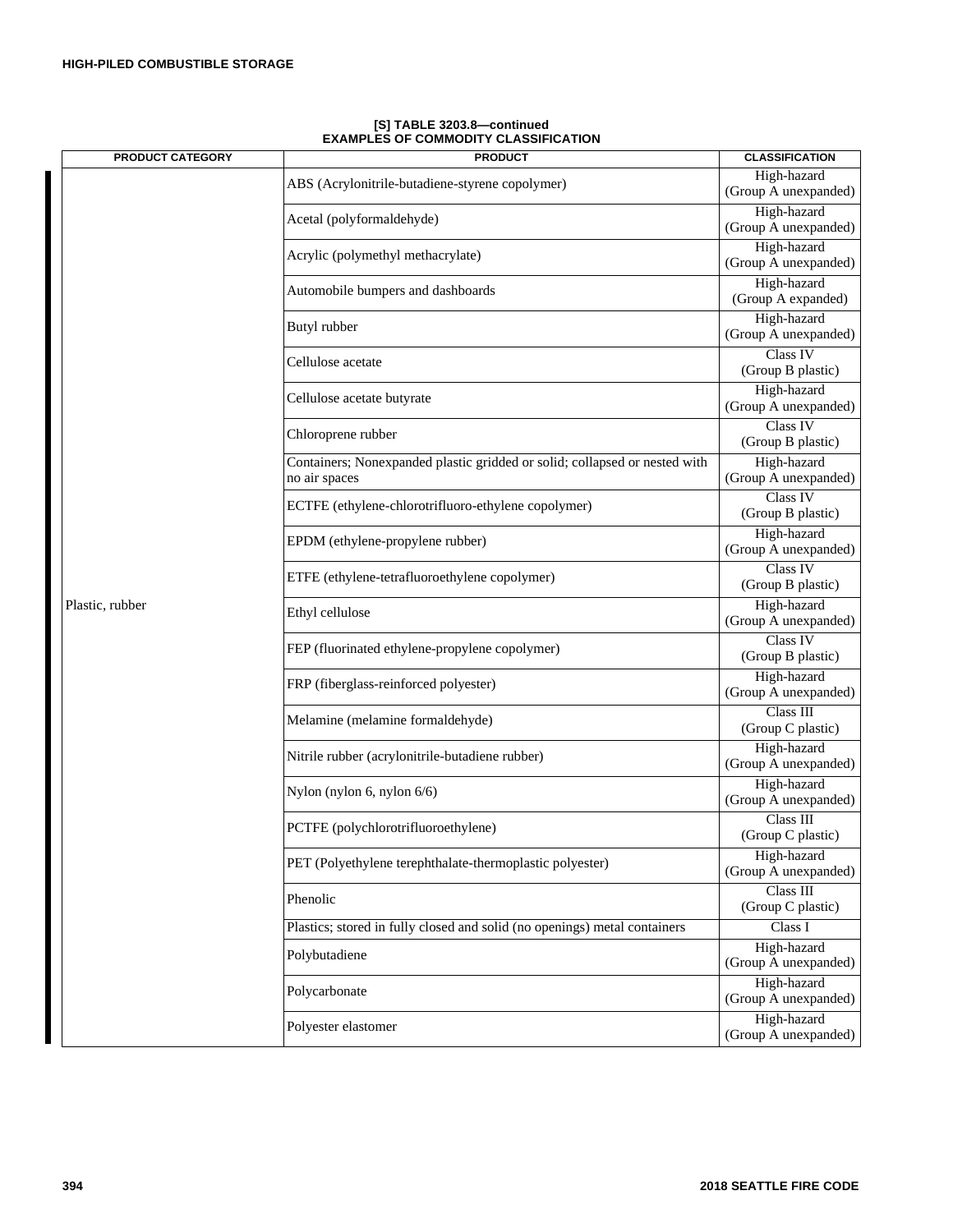| <b>PRODUCT CATEGORY</b> | <b>PRODUCT</b>                                                                    | <b>CLASSIFICATION</b>               |
|-------------------------|-----------------------------------------------------------------------------------|-------------------------------------|
|                         | Polyethylene                                                                      | High-hazard<br>(Group A unexpanded) |
|                         | Polypropylene                                                                     | High-hazard<br>(Group A unexpanded) |
|                         | Polystyrene; foam products (such as plates, cups)                                 | High-hazard<br>(Group A expanded)   |
|                         | Polystyrene; rigid products                                                       | High-hazard<br>(Group A unexpanded) |
|                         | Polyurethane                                                                      | High-hazard<br>(Group A expanded)   |
|                         | PTFE (polytetrafluoroethylene)                                                    | Class III<br>(Group C plastic)      |
|                         | PVC (polyvinyl chloride) products; plasticizer content 20 percent or less         | Class III<br>(Group C plastic)      |
|                         | PVC (polyvinyl chloride) products; plasticizer content greater than<br>20 percent | High-hazard<br>(Group A unexpanded) |
|                         | PVC resins; bagged                                                                | Class III<br>(Group C plastic)      |
|                         | PVDC (polyvinylidene chloride)                                                    | Class III<br>(Group C plastic)      |
| Plastic, rubber         | PVDF (polyvinylidene fluoride)                                                    | Class III<br>(Group C plastic)      |
|                         | PVF (polyvinyl fluoride)                                                          | High-hazard<br>(Group A unexpanded) |
|                         | Pyroxylin                                                                         | High-hazard                         |
|                         | Rubber; natural in blocks; cartoned                                               | High-hazard<br>(Group A unexpanded) |
|                         | Rubber; natural; expanded                                                         | High-hazard<br>(Group A expanded)   |
|                         | Rubber; natural; Nonexpanded                                                      | High-hazard<br>(Group A unexpanded) |
|                         | Rubber; synthetic (santoprene)                                                    | High-hazard<br>(Group A unexpanded) |
|                         | <b>Rubber</b> tires                                                               | High-hazard                         |
|                         | SAN (styrene acrylonitrile)                                                       | High-hazard<br>(Group A unexpanded) |
|                         | SBR (styrene-butadiene rubber)                                                    | High-hazard<br>(Group A unexpanded) |
|                         | Silicone rubber                                                                   | Class IV<br>(Group B plastic)       |
|                         | Urea (urea formaldehyde)                                                          | Class III<br>(Group C plastic)      |
| Plastic containers      | Bottles or jars greater than 1 gallon containing noncombustible solids            | High-hazard<br>(Group A unexpanded) |
|                         | Bottles or jars up to 1 gallon containing noncombustible solids                   | High-hazard<br>(Group A unexpanded) |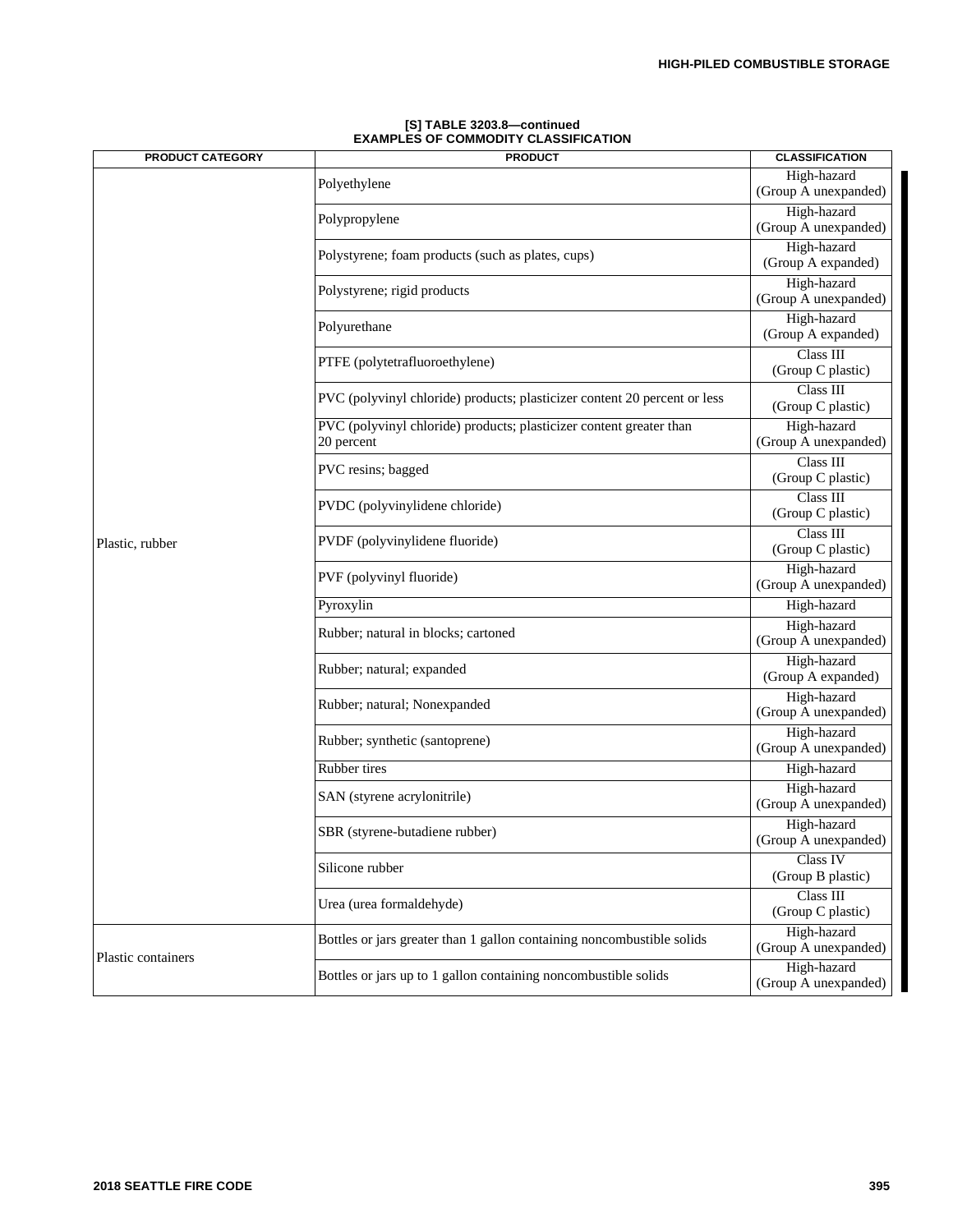| <b>PRODUCT CATEGORY</b>        | <b>CLASSIFICATION</b>                                                                                                                                                    |                                     |
|--------------------------------|--------------------------------------------------------------------------------------------------------------------------------------------------------------------------|-------------------------------------|
|                                | Pharmaceutical pills; glass bottles or jars; cartoned                                                                                                                    | Class II                            |
|                                | Pharmaceuticals pills; plastic bottles or jars; cartoned                                                                                                                 | Class IV                            |
|                                | Polyvinyl alcohol (PVA) resins; bagged                                                                                                                                   | Class IV                            |
|                                | Powders; combustible (ordinary-such as sugar or flour); free-flowing;<br>bagged                                                                                          | Class II                            |
| Powders, pills                 | Powders; noncombustible free-flowing powdered or granular materials (such<br>as cement, calcium chloride, clay, iron oxide, sodium chloride, sodium<br>silicate); bagged | Class I                             |
|                                | Powders; noncombustible; glass bottles or jars; cartoned                                                                                                                 | Class I                             |
|                                | Powders; noncombustible; PET bottles or jars                                                                                                                             | Class II                            |
|                                | Powders; noncombustible; plastic (other than PET) bottles or jars;<br>uncartoned                                                                                         | High-hazard<br>(Group A unexpanded) |
|                                | Powders; noncombustible; plastic bottles or jars greater than 1-gallon<br>capacity                                                                                       | High-hazard<br>(Group A unexpanded) |
|                                | Powders; noncombustible; plastic bottles or jars up to 1-gallon capacity;<br>cartoned                                                                                    | Class IV                            |
|                                | Cloth; natural fibers; baled                                                                                                                                             | Class III                           |
|                                | Cloth; synthetic cloth                                                                                                                                                   | Class IV                            |
|                                | Clothing; natural fibers (such as wool, cotton) and viscose                                                                                                              | Class III                           |
|                                | Cotton; cartoned                                                                                                                                                         | Class III                           |
|                                | Diapers; cotton or linen                                                                                                                                                 | Class III                           |
|                                | Diapers; plastic or nonwoven fabric; cartoned                                                                                                                            | Class IV                            |
|                                | Diapers; plastic or nonwoven fabric; plastic-wrapped; uncartoned                                                                                                         | High-hazard<br>(Group A unexpanded) |
|                                | Fabric; rayon and nylon                                                                                                                                                  | Class IV                            |
|                                | Fabric; synthetic (except rayon and nylon); greater than 50/50 blend                                                                                                     | High-hazard<br>(Group A unexpanded) |
|                                | Fabric; synthetic (except rayon and nylon); up to 50/50 blend                                                                                                            | Class III                           |
| Textile materials and products | Fabric; vinyl-coated (such as tablecloth); cartoned                                                                                                                      | High-hazard<br>(Group A unexpanded) |
|                                | Fibers; rayon and nylon; baled                                                                                                                                           | Class IV                            |
|                                | Fibers; synthetic (except rayon and nylon); baled                                                                                                                        | High-hazard<br>(Group A unexpanded) |
|                                | Thread or yarn; rayon and nylon; wood or paper spools                                                                                                                    | Class IV                            |
|                                | Thread or yarn; rayon or nylon; plastic spools                                                                                                                           | High-hazard<br>(Group A unexpanded) |
|                                | Thread or yarn; synthetic (except rayon and nylon); greater than 50/50 blend;<br>paper or wood spools                                                                    | Class IV                            |
|                                | Thread or yarn; synthetic (except rayon and nylon); greater than 50/50 blend;<br>plastic spools                                                                          | High-hazard<br>(Group A unexpanded) |
|                                | Thread or yarn; synthetic (except rayon and nylon); up to 50/50 blend;<br>plastic spools                                                                                 | High-hazard<br>(Group A unexpanded) |
|                                | Thread or yarn; synthetic (except rayon and nylon); up to 50/50 blend; wood<br>or paper spools                                                                           | Class III                           |
| Wax products                   | Candles                                                                                                                                                                  | High-hazard<br>(Group A expanded)   |
|                                | Paraffin or petroleum wax; blocks                                                                                                                                        | High-hazard<br>(Group A expanded)   |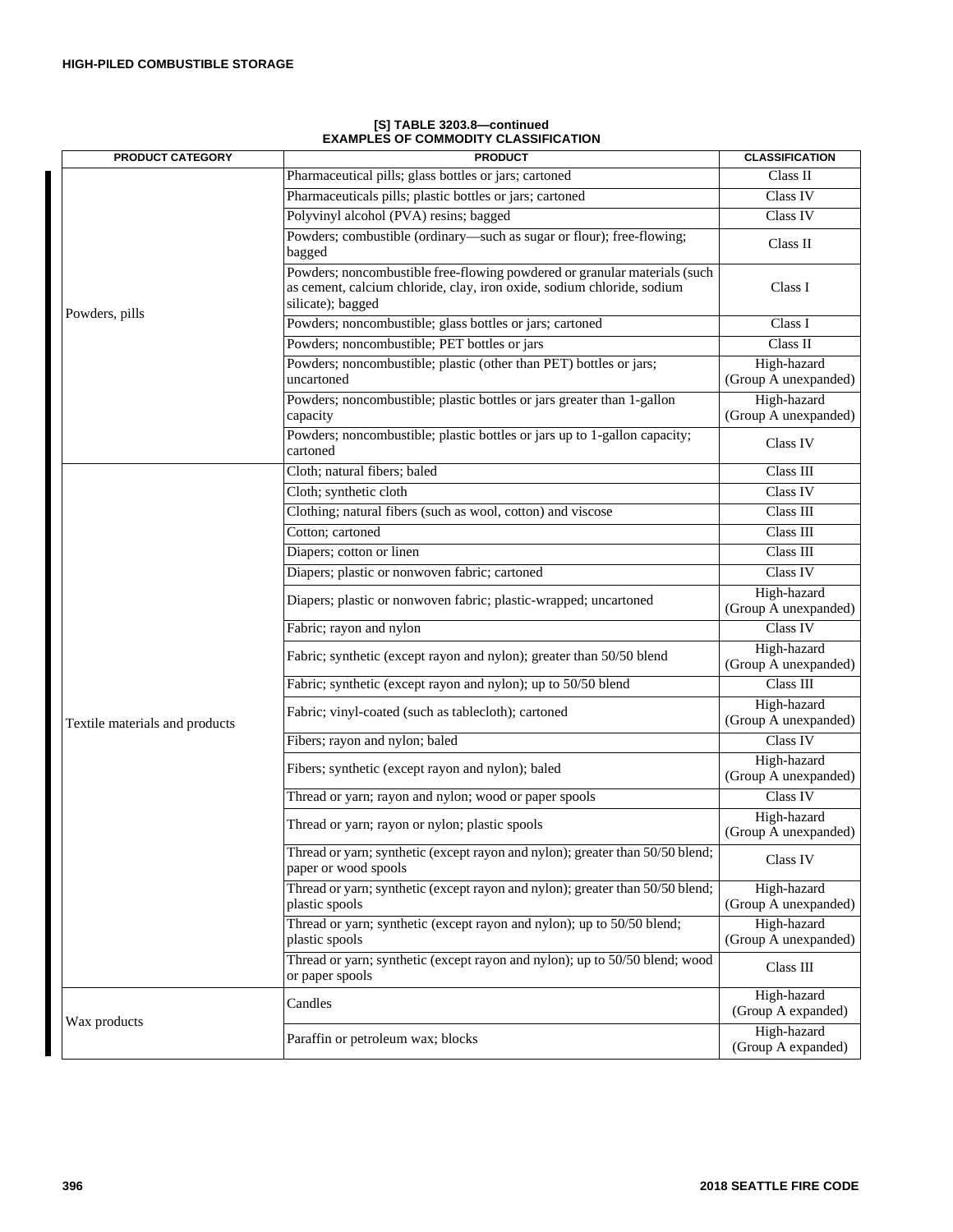| <b>PRODUCT CATEGORY</b> | <b>PRODUCT</b>                                                                                                                              |                                     |
|-------------------------|---------------------------------------------------------------------------------------------------------------------------------------------|-------------------------------------|
|                         | Spools; plastic; empty                                                                                                                      | High-hazard<br>(Group A unexpanded) |
|                         | Spools; wood; empty                                                                                                                         | Class III                           |
|                         | Wire or cable; PVC insulated; metal or wood spools                                                                                          | Class II                            |
|                         | Wire or cable; PVC insulated; plastic spools                                                                                                | Class IV                            |
| Wire, cable, spools     | Wire; bare; metal spools; uncartoned                                                                                                        | Class I                             |
|                         | Wire; bare; metal spools; cartoned                                                                                                          | Class II                            |
|                         | Wire; bare; plastic spools; cartoned                                                                                                        | Class IV                            |
|                         | Wire; bare; plastic spools; uncartoned                                                                                                      | High-hazard<br>(Group A unexpanded) |
|                         | Wire; bare; wood or cardboard spools                                                                                                        | Class II                            |
|                         | Wood patterns                                                                                                                               | Class IV                            |
| Wood products           | Wood products (such as fiberboard, lumber, particle board, plywood,<br>pressboard with smooth ends and edges); bundled solid blocks         | Class II                            |
|                         | Wood products (such as fiberboard, lumber, particle board, plywood,<br>pressboard with smooth ends and edges); unbundled or nonsolid blocks | Class III                           |
|                         | Wood products (such as toothpicks, clothespins and hangers)                                                                                 | Class III                           |

For SI: 1 inch = 25.4 mm, 1 gallon =  $3.8$  L, 1 ounce = 29.57 ml.

**3203.9 Limited quantities of Group A plastics in mixed commodities.** Figures 3203.9(1) and 3203.9(2) shall be used to determine the commodity classification based on the quantity of Group A plastics in the following situations:

- 1. The product is not listed in Table 3203.8 and contains Group A plastics.
- 2. The commodity contains Group A plastics and is not classified as high-hazard in Table 3203.8.
- 3. The product listing in Table 3203.8 does not specifically include packaging, and the packaging material includes Group A plastics.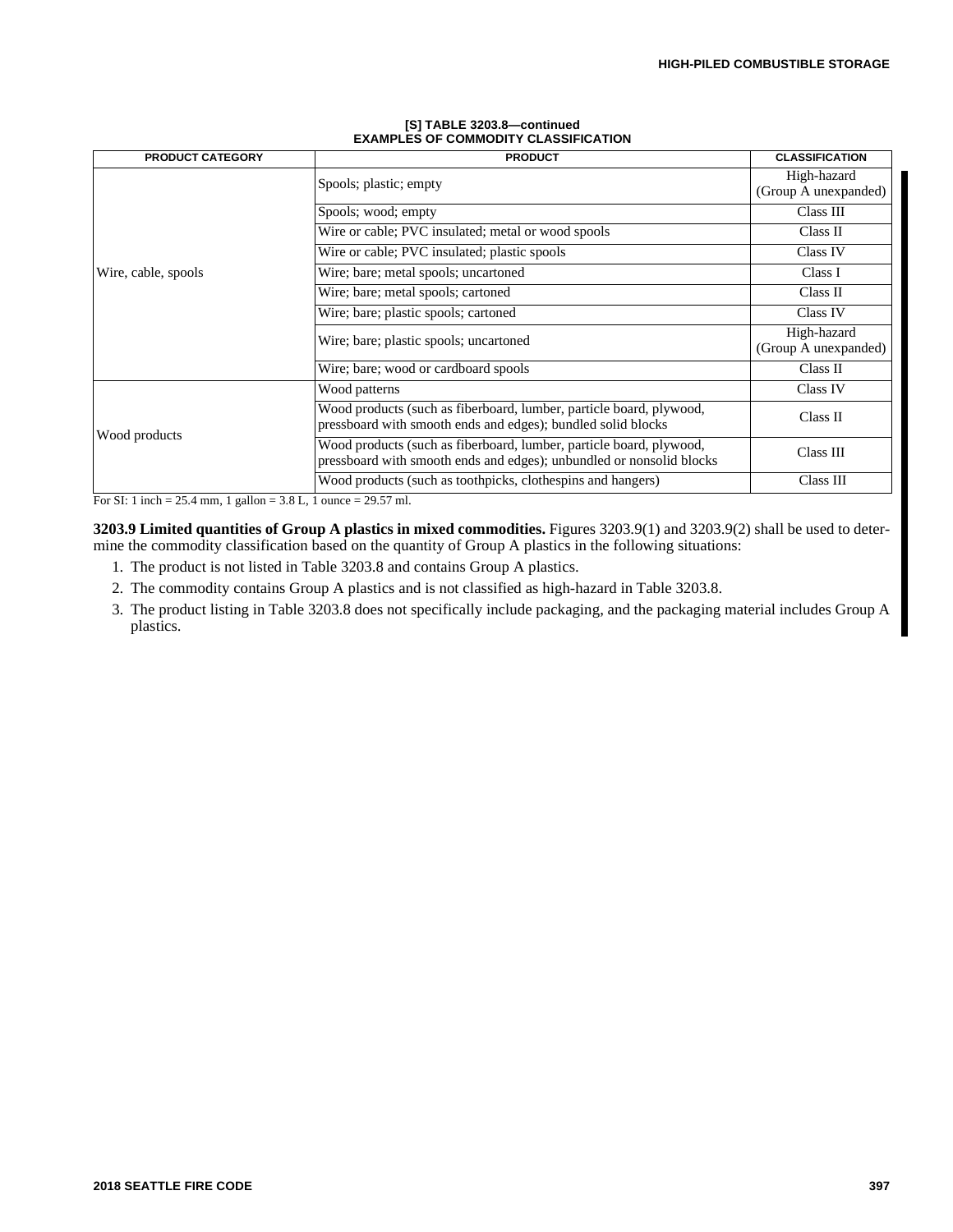

- a. This figure is used to determine the commodity classification of a mixed commodity with Group A plastics in a package or carton, or on a pallet.
- b. The following is an example of how to apply Figure 3203.9(1): A pallet load consists of a Class III commodity with components of unexpanded Group A plastic and packing material of expanded Group A plastic. Using Equation 32-1, the weight of unexpanded Group A plastic is 5 percent. Using Equation 32- 2, the volume of expanded Group A plastic is 15 percent. This commodity is classified as a Class IV commodity. If the volume of the expanded Group A plastic is increased to 20 percent, the classification changes to a high-hazard commodity. Compare this result with the result from Figure 3203.9(2), and the highest classification will apply. Where the load is stored on a plastic pallet, the requirements in Section 3203.10 apply.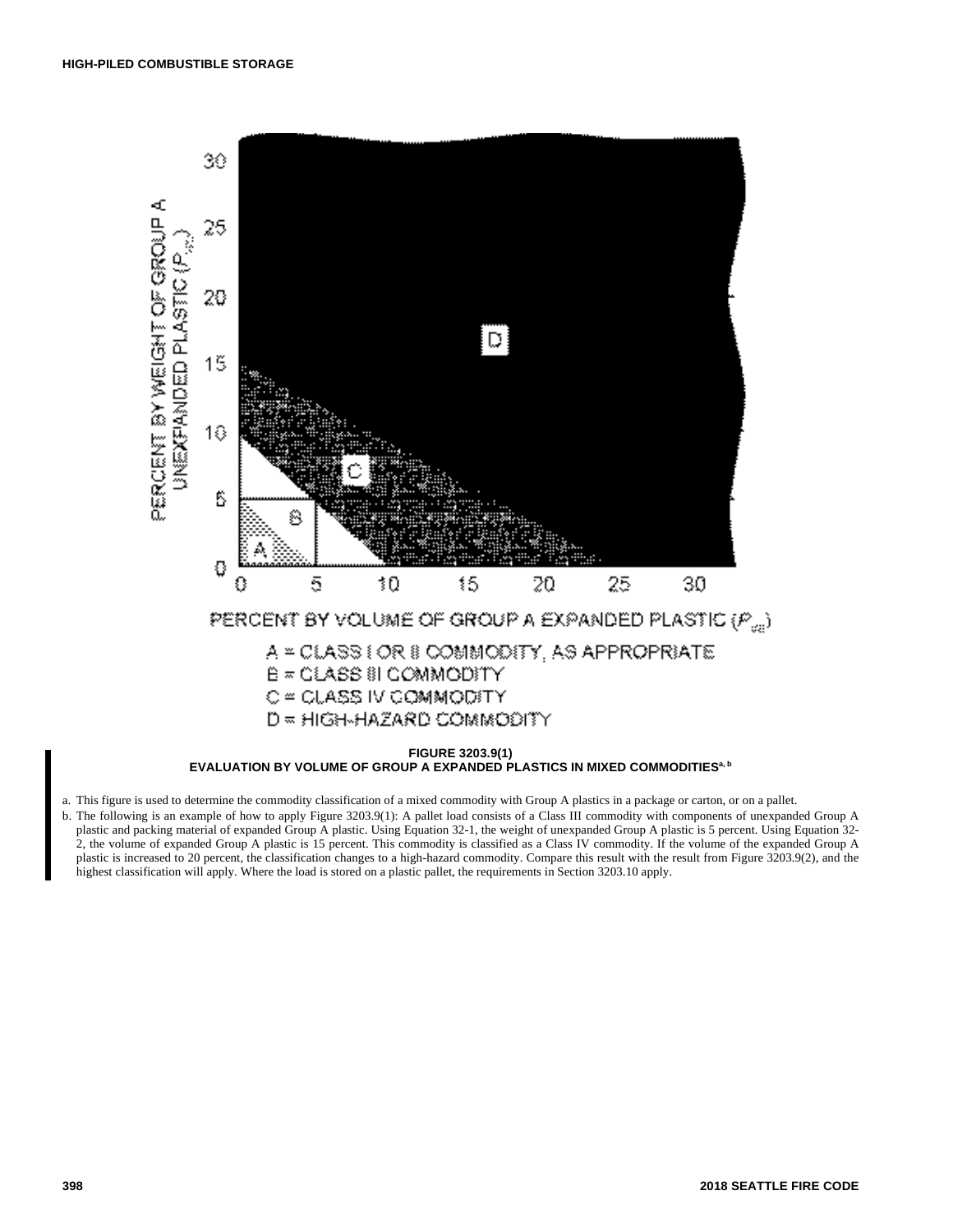![](_page_12_Figure_1.jpeg)

a. This figure is used to determine the commodity classification of a mixed commodity with Group A plastics in a package or carton, or on a pallet.

b. The results from this figure must be compared to the results from Figure 3203.9(1). The highest classification will apply.

c. The following is an example of how to apply Figure 3203.9(2): A pallet load consists of a Class III commodity with components of unexpanded Group A plastic and packing material of expanded Group A plastic. Using Equation 32-1, the weight of unexpanded Group A plastic is 5 percent. Using Equation 32- 3, the weight of expanded Group A plastic is 6 percent. This commodity is classified as a high-hazard commodity. Where the load is stored on a plastic pallet, the requirements in Section 3203.10 apply.

**3203.9.1 Classifying mixed commodities with limited Group A plastics.** The percentage of Group A plastics determined in accordance with Section 3203.9.2 shall be used in Figures 3203.9(1) and 3203.9(2). Results from Figure 3203.9(1) must be compared to results from Figure 3203.9(2) and the commodity will be classified with the highest commodity classification.

Figures 3203.9(1) and 3203.9(2) shall not be used to reduce the commodity classification shown in Table 3203.8.

**3203.9.2 Percentage of Group A plastics.** The pallet, if any, shall not be included when measuring the weight of the commodity ( $W_{PI}$  or  $W_{PF}$ ) or the volume of the commodity ( $V_{PF}$ ). The pallet, if any, shall be included when measuring the weight of the entire load  $(W_L)$  or the volume of the entire load  $(V_L)$ .

**Exception:** Where noncombustible pallets are used, the pallets shall not be included in the volume and weight calculations.

The percentage by weight of Group A unexpanded plastics in the load shall be calculated in accordance with Equation 32- 1.

The percentage by volume of Group A expanded plastics in the load shall be calculated in accordance with Equation 32-2. The percentage by weight of Group A expanded plastics in the load shall be calculated in accordance with Equation 32-3.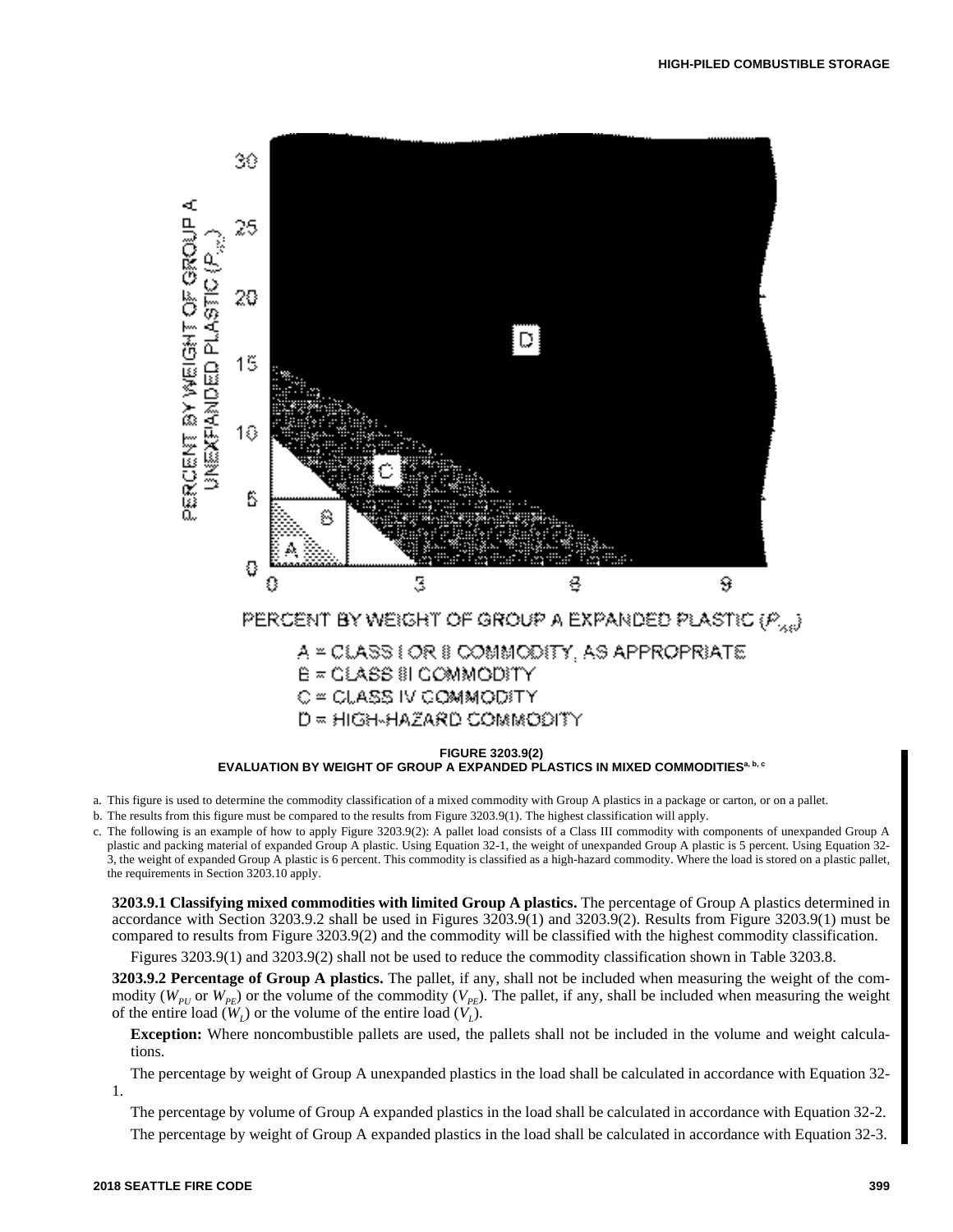$P_{WU}$  =  $W_{PU}$ /*W*<sub>L</sub> **(Equation 32-1)** where:  $P_{WU}$  = Percentage by weight of Group A unexpanded plastic.  $W_{pU}$  = Weight of Group A unexpanded plastic in the commodity, not including the weight of the pallet, if any.  $W_L$  = Weight of the entire load, including the weight of the pallet, if any.  $P_{VE}$  =  $V_{PE}/V_L$ **(Equation 32-2)** where:  $P_{VF}$  = Percentage by volume of Group A expanded plastic.  $V_{PF}$  = Volume of Group A expanded plastic in the commodity, not including the volume of the pallet, if any.  $V_L$  = Volume of the entire load, including the volume of the pallet, if any.  $P_{WE}$  =  $W_{PE}$  /  $W_L$ **(Equation 32-3)**

where:

 $P_{\text{WF}}$  = Percentage by weight of Group A expanded plastic.

 $W_{PF}$  = Weight of Group A expanded plastic in the commodity, not including the weight of the pallet, if any.

 $W_L$  = Weight of the entire load, including the weight of the pallet, if any.

**3203.10 Plastic pallets.** The commodity classification determined in Section 3203.8 or 3203.9 shall be modified in accordance with Sections 3203.10.1 through 3203.10.3 where plastic pallets are used.

**Exception:** The commodity classification is not modified where any of the following conditions occur:

- 1. Group A plastic commodities are stored on plastic pallets.
- 2. Sprinkler protection consists of sprinklers at the ceiling only, using sprinklers with a minimum K-factor of K-16.8 (240).
- 3. The plastic pallets are *listed* and *labeled* in accordance with Section 3206.4.1.1.

**3203.10.1 Unreinforced plastic pallets.** For Class I through IV commodities, where unreinforced polypropylene or unreinforced high-density polyethylene plastic pallets are used, the commodity classification shall be increased one class. To be considered unreinforced plastic pallets, the pallets shall be marked with a permanent symbol indicating the pallet is unreinforced.

**3203.10.2 Reinforced plastic pallets.** For Class I through IV commodities, where reinforced polypropylene or reinforced high-density polyethylene plastic pallets are used, the commodity classification shall be increased two classes except for Class IV commodities, which shall be increased to a high-hazard (Group A plastic, cartoned, unexpanded) commodity.

**3203.10.3 Other pallets.** For Class I through IV commodities stored on plastic pallets other than polypropylene or high-density polyethylene plastic pallets, the commodity classification shall be increased two classes unless specific testing is conducted by a testing laboratory.

## **SECTION 3204 DESIGNATION OF HIGH-PILED STORAGE AREAS**

**3204.1 General.** *High-piled storage areas*, and portions of *high-piled storage areas* intended for storage of a different commodity class than adjacent areas, shall be designed and specifically designated to contain Class I, Class II, Class III, Class IV or highhazard commodities. The designation of a *high-piled storage* area, or portion thereof intended for storage of a different commodity class, shall be based on the highest hazard commodity class stored except as provided in Section 3204.2.

**3204.2 Designation based on engineering analysis.** The designation of a *high-piled combustible storage* area, or portion thereof, is allowed to be based on a lower hazard class than that of the highest class of commodity stored where a limited quantity of the higher hazard commodity has been demonstrated by engineering analysis to be adequately protected by the *automatic sprinkler system* provided. The engineering analysis shall consider the ability of the sprinkler system to deliver the higher density required by the higher hazard commodity. The higher density shall be based on the actual storage height of the pile or rack and the minimum allowable design area for sprinkler operation as set forth in the density/area figures provided in NFPA 13. The contiguous area occupied by the higher hazard commodity shall not exceed 120 square feet  $(11 \text{ m}^2)$  and additional areas of higher hazard commodity shall be separated from other such areas by 25 feet (7620 mm) or more. The sprinkler system shall be capable of delivering the higher density over a minimum area of 900 square feet  $(84 \text{ m}^2)$  for wet pipe systems and 1,200 square feet  $(111 \text{ m}^2)$  for dry pipe systems. The shape of the design area shall be in accordance with Section 903.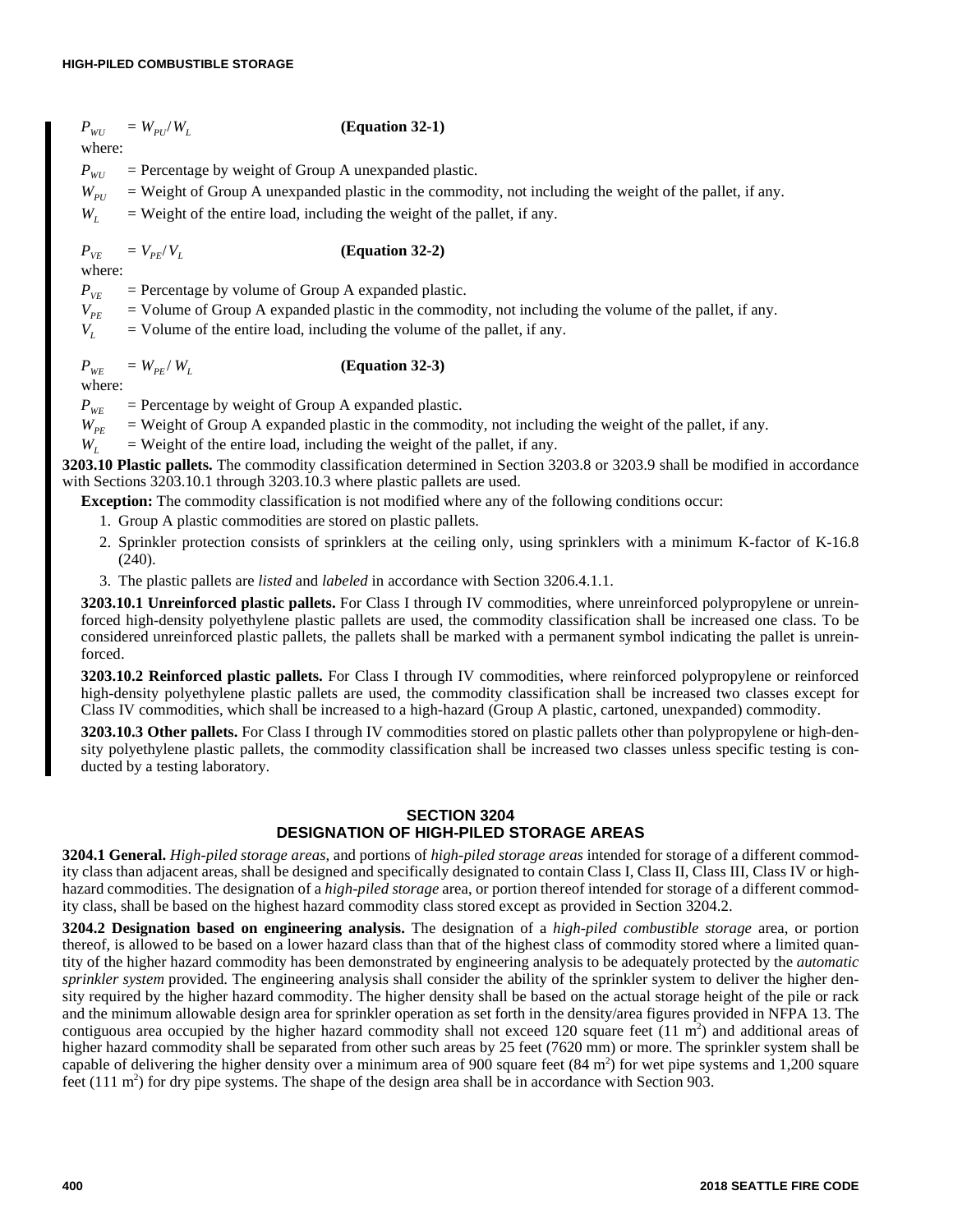# **SECTION 3205 HOUSEKEEPING AND MAINTENANCE**

**3205.1 Rack structures.** The structural integrity of racks shall be maintained.

**3205.2 Ignition sources.** Clearance from ignition sources shall be provided in accordance with Section 305.

**3205.3 Smoking.** Smoking shall be prohibited. *Approved* "No Smoking" signs shall be conspicuously posted in accordance with Section 310.

**3205.4 Aisle maintenance.** When restocking is not being conducted, aisles shall be kept clear of storage, waste material and debris. Fire department access doors, aisles and *exit* doors shall not be obstructed. During restocking operations using manual stocking methods, a minimum unobstructed aisle width of 24 inches (610 mm) shall be maintained in 48-inch (1219 mm) or smaller aisles, and a minimum unobstructed aisle width of one-half of the required aisle width shall be maintained in aisles greater than 48 inches (1219 mm). During mechanical stocking operations, a minimum unobstructed aisle width of 44 inches (1118 mm) shall be maintained in accordance with Section 3206.10.

**3205.5 Pile dimension and height limitations.** Pile dimensions and height limitations shall comply with Section 3207.3.

**3205.6 Designation of storage heights.** Where required by the *fire code official*, a visual method of indicating the maximum allowable storage height shall be provided.

**3205.7 Arrays.** Arrays shall comply with Section 3207.4.

**3205.8 Flue spaces.** Flue spaces shall comply with Section 3208.3.

# **SECTION 3206 GENERAL FIRE PROTECTION AND LIFE SAFETY FEATURES**

**3206.1 General.** Fire protection and life safety features for *high-piled storage areas* shall be in accordance with Sections 3206.2 through 3206.11.

**3206.2 Type of protection.** Where required by Table 3206.2, fire detection systems, smoke and heat removal and automatic sprinkler design densities shall be provided to protect the *high-piled storage area*.

**3206.2.1 Extent of protection.** The fire safety features required in Table 3206.2 shall extend to the lesser of 15 feet (4572 mm) beyond the *high-piled storage area* or a full height wall. Where portions of *high-piled storage areas* have different fire protection requirements because of commodity, method of storage or storage height, the fire protection features required by Table 3206.2 within this area shall be based on the most restrictive design requirements.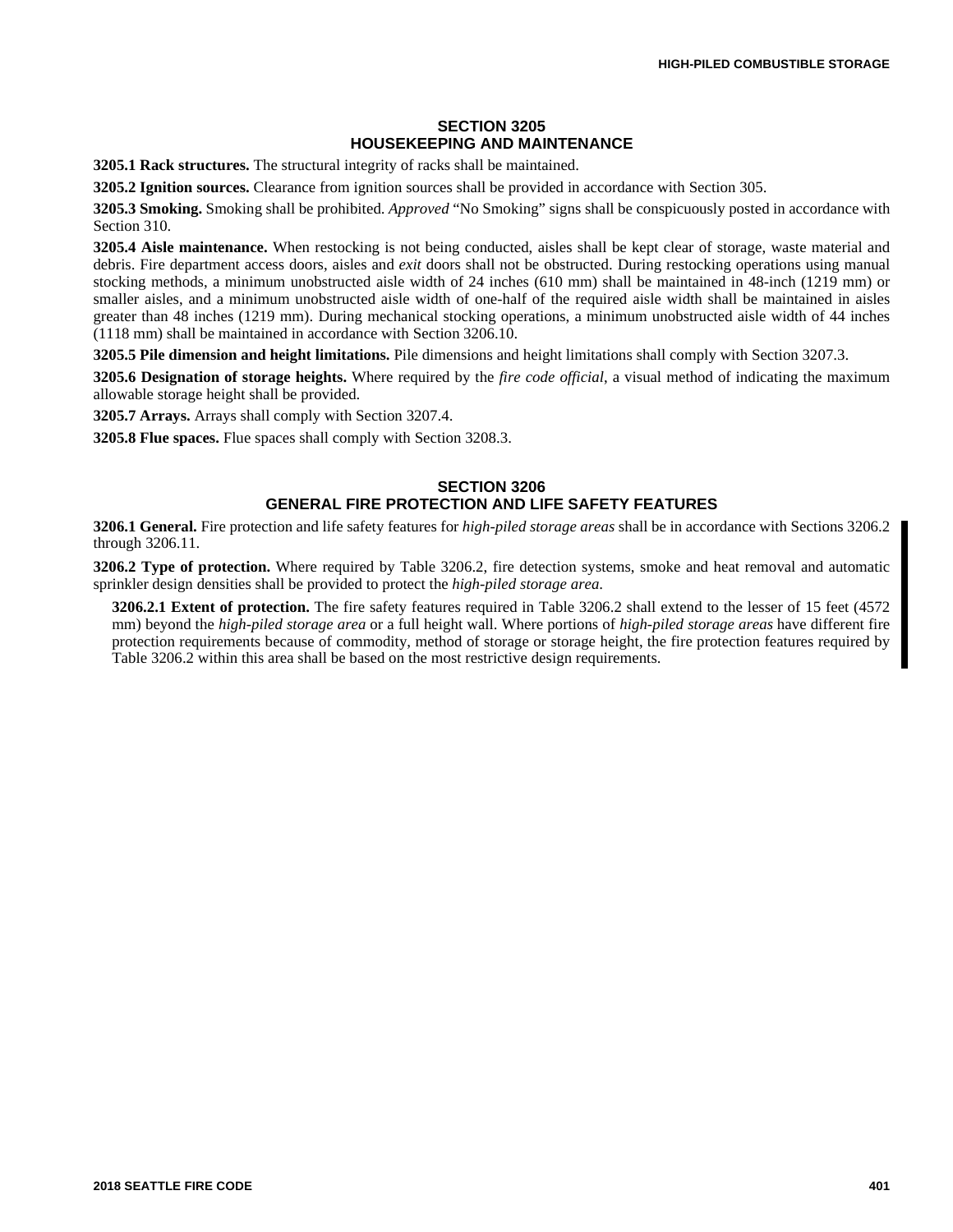|                                  | <b>SIZE OF HIGH-PILED</b><br><b>STORAGE AREA<sup>a</sup></b> | <b>ALL STORAGE AREAS</b><br>(See Sections 3206, 3207 and 3208) <sup>b</sup>  |                                                            |                                                                      |                                                      | <b>SOLID-PILED STORAGE, SHELF</b><br><b>STORAGE AND PALLETIZED STORAGE</b><br>(see Section 3207.3) |                                                                           |                                        |
|----------------------------------|--------------------------------------------------------------|------------------------------------------------------------------------------|------------------------------------------------------------|----------------------------------------------------------------------|------------------------------------------------------|----------------------------------------------------------------------------------------------------|---------------------------------------------------------------------------|----------------------------------------|
| <b>COMMODITY</b><br><b>CLASS</b> | (square feet)<br>(see Sections 3206.2 and<br>3206.3)         | <b>Automatic fire-</b><br>extinguishing<br>system<br>(see Section<br>3206.4) | <b>Fire detection</b><br>system<br>(see Section<br>3206.5) | <b>Fire</b><br>department<br>access doors<br>(see Section<br>3206.7) | Smoke and<br>heat removal<br>(see Section<br>3206.8) | <b>Maximum pile</b><br>dimension <sup>c</sup><br>(feet)                                            | <b>Maximum</b><br>permissible<br>storage<br>height <sup>d</sup><br>(feet) | Maximum<br>pile volume<br>(cubic feet) |
|                                  | $0 - 500$                                                    | <b>Not</b><br>Required <sup>a</sup>                                          | <b>Not</b><br>Required                                     | <b>Not</b><br>Required                                               | $\overline{\text{Not}}$<br>Required                  | $\overline{\text{Not}}$<br>Required                                                                | <b>Not</b><br>Required                                                    | Not <sub>1</sub><br>Required           |
|                                  | $501 - 2,500$                                                | <b>Not</b><br>Required <sup>a</sup>                                          | Yes <sup>g</sup>                                           | <b>Not</b><br>Required                                               | <b>Not</b><br>Required                               | 120                                                                                                | 40                                                                        | 100,000                                |
|                                  | $2,501 - 12,000$<br>Open to the public                       | Yes                                                                          | <b>Not</b><br>Required                                     | <b>Not</b><br>Required                                               | Not<br>Required                                      | 120                                                                                                | 40                                                                        | 400,000                                |
| I-IV                             | $2,501 - 12,000$<br>Not open to the public<br>(Option 1)     | Yes                                                                          | Not<br>Required                                            | <b>Not</b><br>Required                                               | <b>Not</b><br>Required                               | 120                                                                                                | 40                                                                        | 400,000                                |
|                                  | $2,501-12,000$<br>Not open to the public<br>(Option 2)       | <b>Not</b><br>Required <sup>a</sup>                                          | Yes                                                        | Yes                                                                  | Yes <sup>h, i</sup>                                  | 120                                                                                                | 30 <sup>e</sup>                                                           | 200,000                                |
|                                  | 12,001-500,000                                               | Yes                                                                          | <b>Not</b><br>Required                                     | Yes                                                                  | Yes <sup>h, i</sup>                                  | 120                                                                                                | 40                                                                        | 400,000                                |
|                                  | Greater than<br>$500,000$ <sup>f</sup>                       | Yes                                                                          | $\overline{\text{Not}}$<br>Required                        | Yes                                                                  | $Yes^{h, i}$                                         | 120                                                                                                | 40                                                                        | 400,000                                |
|                                  | $0 - 500$                                                    | <b>Not</b><br>Required <sup>a</sup>                                          | <b>Not</b><br>Required                                     | <b>Not</b><br>Required                                               | <b>Not</b><br>Required                               | 60                                                                                                 | <b>Not</b><br>Required                                                    | <b>Not</b><br>Required                 |
|                                  | $501 - 2,500$<br>Open to the public                          | Yes                                                                          | <b>Not</b><br>Required                                     | <b>Not</b><br>Required                                               | <b>Not</b><br>Required                               | 60                                                                                                 | 30                                                                        | 75,000                                 |
| High<br>hazard                   | $501 - 2.500$<br>Not open to the public<br>(Option 1)        | Yes                                                                          | Not<br>Required                                            | <b>Not</b><br>Required                                               | <b>Not</b><br>Required                               | 60                                                                                                 | 30                                                                        | 75,000                                 |
|                                  | $501 - 2,500$<br>Not open to the public<br>(Option 2)        | <b>Not</b><br>Required <sup>a</sup>                                          | Yes <sup>g</sup>                                           | Yes                                                                  | Yes <sup>h, i</sup>                                  | 60                                                                                                 | 20                                                                        | 50,000                                 |
|                                  | 2,501-300,000                                                | Yes                                                                          | <b>Not</b><br>Required                                     | Yes                                                                  | Yes <sup>h, i</sup>                                  | 60                                                                                                 | 30                                                                        | 75,000                                 |
|                                  | Greater than 300,000 <sup>f</sup>                            | Yes                                                                          | <b>Not</b><br>Required                                     | Yes                                                                  | Yes <sup>h, i</sup>                                  | 60                                                                                                 | 30                                                                        | 75,000                                 |

**[S] TABLE 3206.2 GENERAL FIRE PROTECTION AND LIFE SAFETY REQUIREMENTS**

For SI: 1 foot = 304.8 mm, 1 cubic foot =  $0.02832 \text{ m}^3$ , 1 square foot =  $0.0929 \text{ m}^2$ .

a. Where automatic sprinklers are required for reasons other than those in Chapter 32, the portion of the sprinkler system protecting the high-piled storage area shall be designed and installed in accordance with Sections 3207 and 3208.

b. For aisles, see Section 3206.10.

c. Piles shall be separated by aisles complying with Section 3206.10.

d. For storage in excess of the height indicated, special fire protection shall be provided in accordance with Note f where required by the fire code official. See Chapters 51 and 57 for special limitations for aerosols and flammable and combustible liquids, respectively.

e. For storage exceeding 30 feet in height, Option 1 shall be used.

f. Special fire protection provisions including, but not limited to, fire protection of exposed steel columns; increased sprinkler density; additional in-rack sprinklers, without associated reductions in ceiling sprinkler density; or ((additional)) fire department hose connections shall be provided where required by the fire code official.

g. Not required where an automatic fire-extinguishing system is designed and installed to protect the high-piled storage area in accordance with Sections 3207 and 3208.

h. Not required where storage areas are protected by either early suppression fast response (ESFR) sprinkler systems or control mode special application sprinklers with a response time index of 50 (m • s)<sup>1/2</sup> or less that are listed to control a fire in the stored commodities with 12 or fewer sprinklers, installed in accordance with NFPA 13.

i. Not required in frozen food warehouses used solely for storage of Class I and II commodities where protected by an approved automatic sprinkler system.

**3206.3 High-piled storage areas.** For the application of Table 3206.2, the size of the *high-piled storage areas* shall be determined in accordance with Sections 3206.3.1 through 3206.3.2.1.

**[S] 3206.3.1 Size of high-piled storage area.** The size of each *high-piled storage area* shall include the footprint of the actual high-piled storage racks, shelves or piles and the following aisles:

1. Interior aisles within the footprint of the storage area.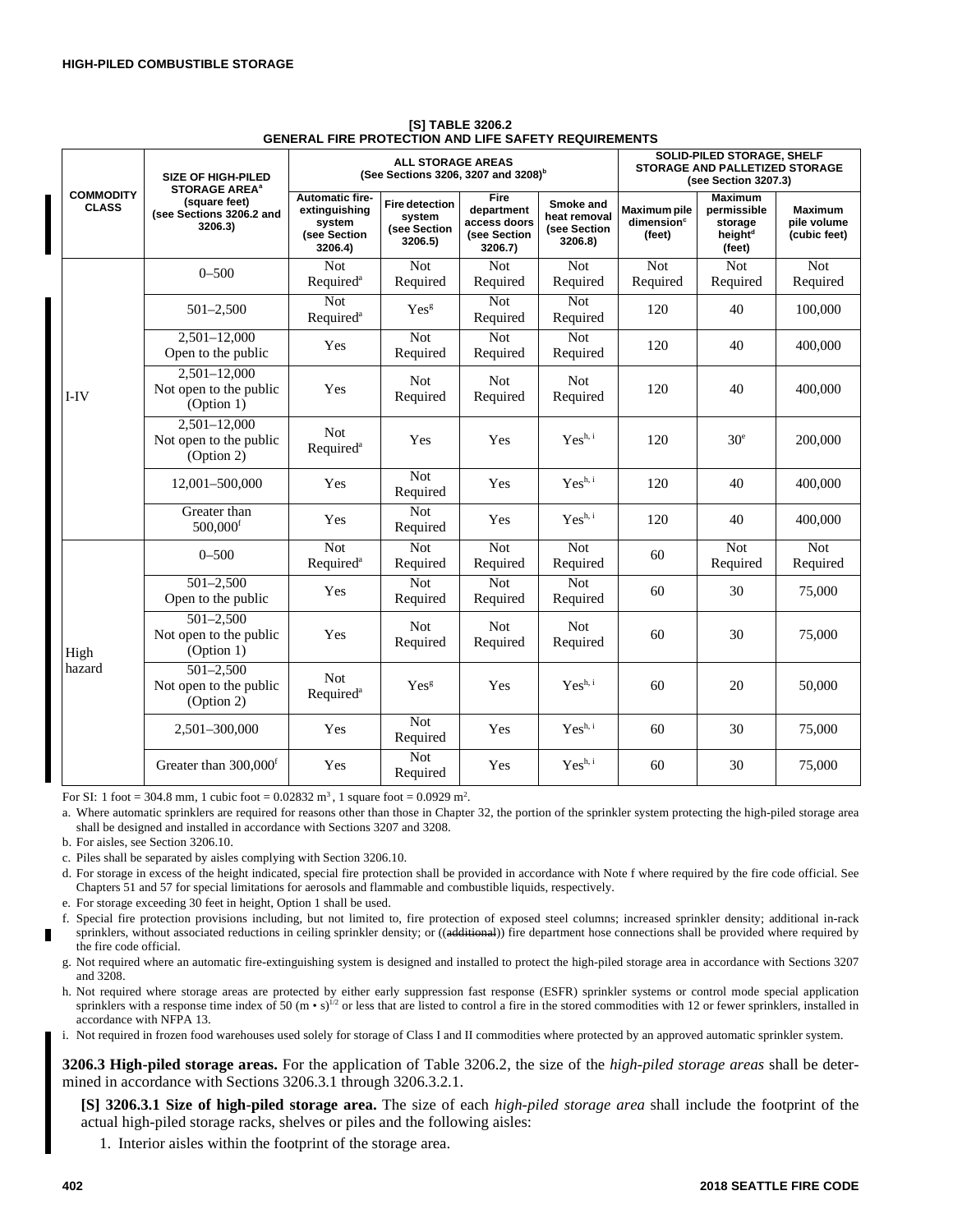2. An aisle around the perimeter of the footprint with a minimum width as required in Section 3206.10.1 or the dimension to a  $((\text{wall or}))$  full height wall, whichever is less.

**3206.3.2 Multiple high-piled storage areas.** Where a building contains multiple *high-piled storage areas*, the aggregate of all *high-piled storage areas* shall be used for the application of Table 3206.2 unless the *high-piled storage areas* are separated in accordance with one of the following:

- 1. *High-piled storage areas* separated by fire barriers with a minimum *fire-resistance-rating* of 1 hour constructed in accordance with Section 707 of the *International Building Code*.
- 2. In buildings equipped throughout with an *automatic sprinkler system* in accordance with Section 903.3.1.1, *high-piled storage areas* separated by 100 feet (30 480 mm) or more. The area providing the separation shall not contain *highpiled combustible storage*.

**3206.3.2.1 Multiple class high-piled storage areas.** *High-piled storage areas* classified as Class I through IV not separated from *high-piled storage areas* classified as high hazard shall utilize the aggregate of all *high-piled storage areas* as high hazard for the purposes of the application of Table 3206.2. Multiple class *high-piled storage areas* meeting the separation requirements in Section 3206.3.2 shall be considered as separated. The fire safety features in Table 3206.2 shall be extended beyond the higher-hazard storage area in accordance with Section 3206.2.1.

**Exception:** Multiple class *high-piled storage areas* do not need to be separated where in accordance with Section 3204.2.

**3206.4 Automatic sprinklers.** *Automatic sprinkler systems* shall be provided in accordance with Sections 3207, 3208 and 3209.

**3206.4.1 Pallets.** *Automatic sprinkler system* requirements based on the presence of pallets shall be in accordance with NFPA 13.

**3206.4.1.1 Plastic pallets.** Plastic pallets *listed* and *labeled* in accordance with FM 4996 or UL 2335 shall be treated as wood pallets for determining required sprinkler protection.

**3206.5 Fire detection.** Where fire detection is required by Table 3206.2, an *approved* automatic fire detection system shall be installed throughout the *high-piled storage area*. The system shall be monitored and be in accordance with Section 907.

**3206.6 Building access.** Fire apparatus access roads in accordance with Section 503 shall be provided within 150 feet (45 720 mm) of all portions of the *exterior walls* of buildings used for high-piled storage.

**Exception:** Where fire apparatus access roads cannot be installed because of topography, railways, waterways, nonnegotiable grades or other similar conditions, the *fire code official* is authorized to require additional fire protection.

**3206.7 Fire department access doors.** Where fire department access doors are required by Table 3206.2, fire department access doors shall be provided in accordance Sections 3206.7.1 through 3206.7.8.

**3206.7.1 Exterior walls without fire department access doors.** Fire department access doors are not required in an exterior wall that does not face a fire apparatus access road provided that all of the following conditions occur:

- 1. The opposite exterior wall faces a fire apparatus access road.
- 2. The opposite exterior wall is provided with fire department access doors.
- 3. The entire interior surface of the exterior wall is less than 150 feet (45 720 mm) away from a fire department access door.
- 4. The building is equipped throughout with an automatic sprinkler system in accordance with Section 903.3.1.1.

**3206.7.2 Where located.** Where exterior walls surrounding *high-piled storage areas* face fire apparatus access roads, such walls shall be provided with fire department access doors.

**3206.7.3 Access to doors.** Fire department access doors shall be able to be accessed without the use of a ladder.

**3206.7.4 Marking on fire department access doors.** Fire department access doors shall be labeled on the exterior side with the following sign or other *approved* sign:

## FIRE DEPARTMENT ACCESS DOOR DO NOT BLOCK

The lettering shall be in a contrasting color to the background. Letters shall have a minimum height of 2 inches (51 mm) with a minimum stroke of  $3/8$  inch (10 mm).

**3206.7.5 Number of doors required.** The required fire department access doors shall be distributed such that the lineal distance between adjacent fire department access doors does not exceed 125 feet (38 100 mm) measured center to center.

**Exception:** The linear distance between adjacent access doors shall not exceed 200 feet (60 960 mm) in existing buildings where change in occupancy is not proposed.

**3206.7.6 Door size and type.** Fire department access doors shall be not less than 3 feet (914 mm) in width and 6 feet 8 inches (2032 mm) in height. Roll-up doors shall not be considered fire department access doors unless *approved*.

**3206.7.7 Locking devices.** Locking devices on fire department access doors shall be *approved*.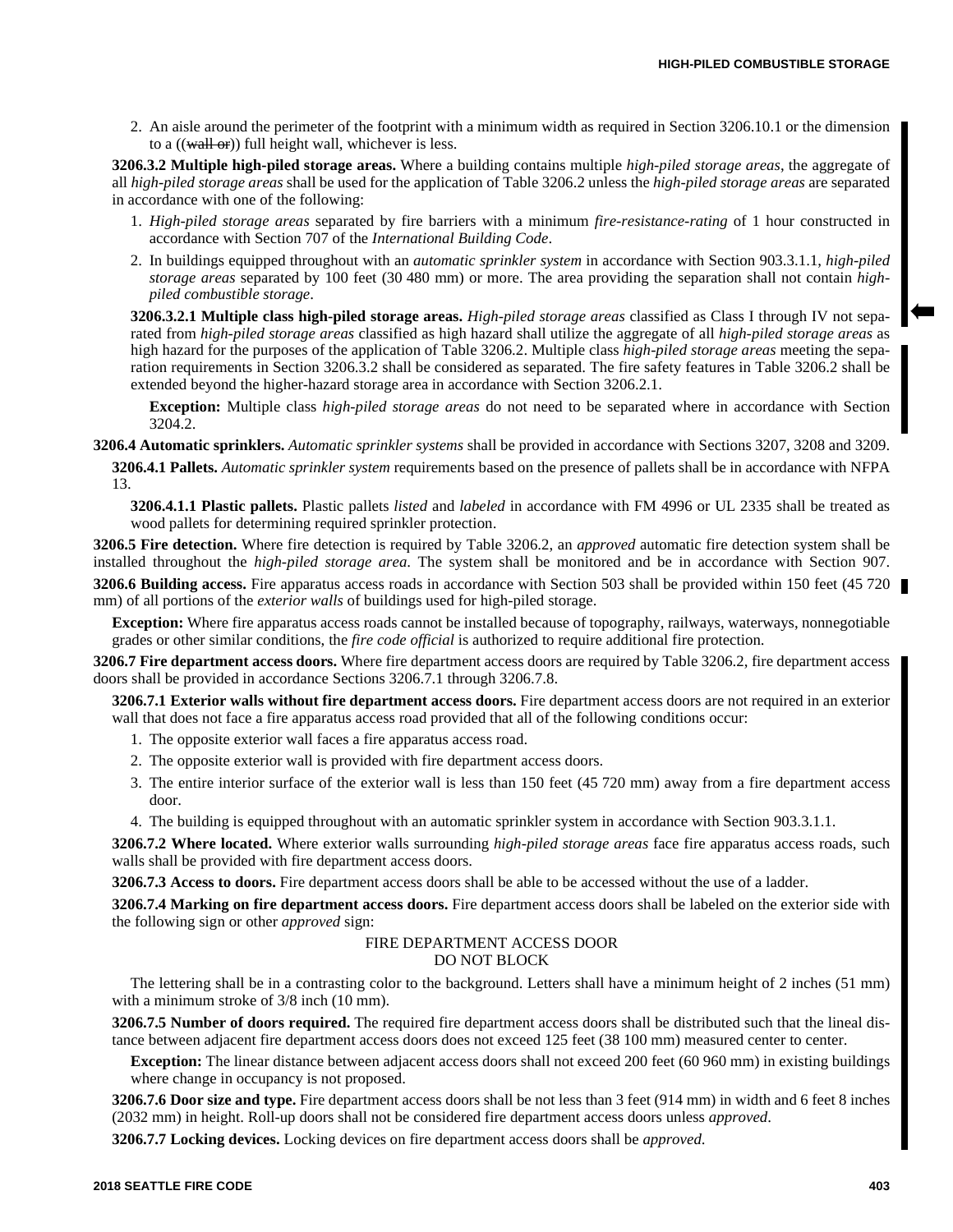**[S] 3206.7.8 Key box.** Where fire department access doors are required, the *fire code official* may require a key box ((shall)) to be installed in accordance with Section 506.1. The key box shall contain keys or devices to allow for entry through the fire department access doors.

**3206.8 Smoke and heat removal.** Where smoke and heat removal is required by Table 3206.2 it shall be provided in accordance with Section 910.

**3206.9 Fire department hose connections.** Where *exit* passageways are required by the *International Building Code* for egress, a Class I standpipe system shall be provided in accordance with Section 905.

**3206.10 Aisles.** Aisles providing access to *exits* and fire department access doors shall be provided in *high-piled storage areas* exceeding 500 square feet (46 m<sup>2</sup>), in accordance with Sections 3206.10.1 through 3206.10.3. Aisles separating storage piles or racks shall comply with NFPA 13. Aisles shall comply with Chapter 10.

**Exception:** Where aisles are precluded by rack storage systems, alternate methods of access and protection are allowed where *approved*.

**3206.10.1 Width.** Aisle width shall be in accordance with Sections 3206.10.1.1 and 3206.10.1.2.

## **Exceptions:**

- 1. Aisles crossing rack structures or storage piles, that are used only for employee access, shall be not less than 24 inches (610 mm) wide.
- 2. Aisles separating shelves classified as shelf storage shall be not less than 30 inches (762 mm) wide.

**3206.10.1.1 Sprinklered buildings.** Aisles in sprinklered buildings shall be not less than 44 inches (1118 mm) wide. Aisles shall be not less than 96 inches (2438 mm) wide in *high-piled storage areas* exceeding 2,500 square feet (232 m<sup>2</sup>) in area, that are accessible to the public and designated to contain high-hazard commodities.

Aisles shall be not less than 96 inches (2438 mm) wide in areas open to the public where mechanical stocking methods are used.

## **Exceptions:**

П

- 1. Aisles in *high-piled storage areas* exceeding 2,500 square feet (232 m<sup>2</sup>) in area, that are open to the public and designated to contain high-hazard commodities, and that are protected by a sprinkler system designed for multiple-row racks of high-hazard commodities, shall be not less than 44 inches (1118 mm) wide.
- 2. Aisles that are in *high-piled storage areas* exceeding 2,500 square feet (232 m<sup>2</sup>) in area, not open to the public and protected by a sprinkler system designed for multiple-row racks, shall be not less than 24 inches (610 mm) wide.

## **3206.10.1.2 Nonsprinklered buildings.** Aisles in nonsprinklered buildings shall be not less than 96 inches (2438 mm) wide.

**3206.10.2 Clear height.** The required aisle width shall extend from floor to ceiling. Rack structural supports and catwalks are allowed to cross aisles at a minimum height of 6 feet 8 inches (2032 mm) above the finished floor level, provided that such supports do not interfere with fire department hose stream trajectory.

**3206.10.3 Dead-end aisles.** Dead-end aisles shall not exceed 20 feet (6096 mm) in length in Group M occupancies. Dead-end aisles shall not exceed 50 feet (15 240 mm) in length in all other occupancies.

**Exception:** Dead-end aisles are not limited where the length of the dead-end aisle is less than 2.5 times the least width of the dead-end aisle.

**3206.11 Portable fire extinguishers.** Portable fire extinguishers shall be provided in accordance with Section 906.

## **SECTION 3207 SOLID-PILED AND SHELF STORAGE**

3207.1 General. Shelf storage and storage in solid piles, solid piles on pallets and bin box storage in bin boxes not exceeding 5 feet (1524 mm) in any dimension, shall be in accordance with Section 3206 and this section.

**3207.2 Fire protection.** Where automatic sprinklers are required by Table 3206.2, an *approved automatic sprinkler system* shall be installed throughout the building or to 1-hour *fire barriers* constructed in accordance with Section 707 of the *International Building Code*. Openings in such *fire barriers* shall be protected by opening protectives having a 1-hour *fire protection rating*. The design and installation of the *automatic sprinkler system* and other applicable fire protection shall be in accordance with the *International Building Code* and NFPA 13.

**3207.2.1 Shelf storage.** Shelf storage greater than 12 feet (3658 mm) but less than 15 feet (4572 mm) in height shall be in accordance with the fire protection requirements set forth in NFPA 13. Shelf storage 15 feet (4572 mm) or more in height shall be protected in an *approved* manner with special fire protection, such as in-rack sprinklers.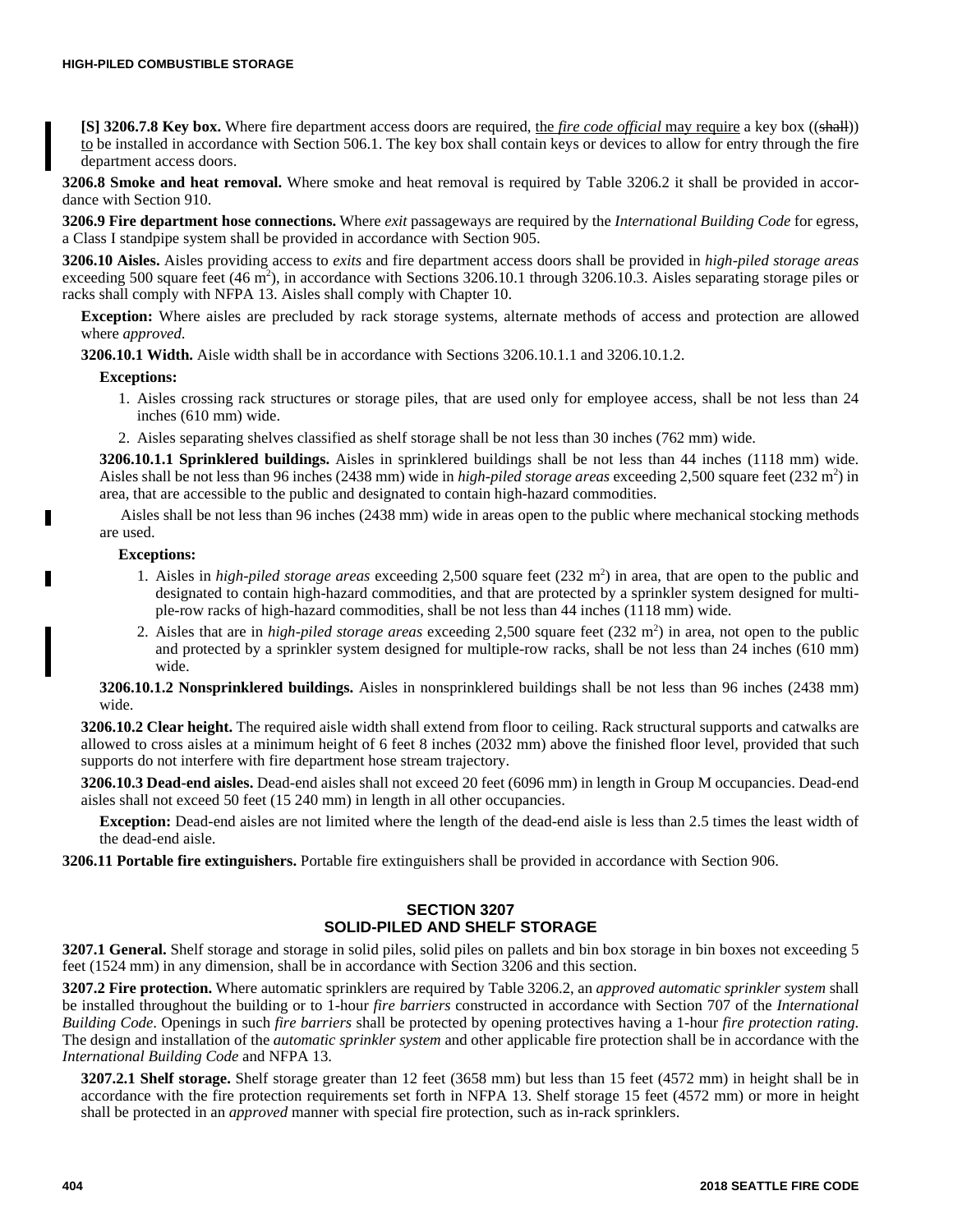**3207.3 Pile dimension and height limitations.** Pile dimensions, the maximum permissible storage height and pile volume shall be in accordance with Table 3206.2.

**3207.4 Arrays.** Where an *automatic sprinkler system* design utilizes protection based on a closed array, array clearances shall be provided and maintained as specified by the standard used.

## **SECTION 3208 RACK STORAGE**

**3208.1 General.** Rack storage shall be in accordance with Section 3206 and this section. Bin boxes exceeding 5 feet (1524 mm) in any dimension shall be regulated as rack storage.

**3208.2 Fire protection.** Where automatic sprinklers are required by Table 3206.2, an *approved automatic sprinkler system* shall be installed throughout the building or to 1-hour *fire barriers* constructed in accordance with Section 707 of the *International Building Code.* Openings in such *fire barriers* shall be protected by opening protectives having a 1-hour *fire protection rating*. The design and installation of the *automatic sprinkler system* and other applicable fire protection shall be in accordance with Section 903.3.1.1 and the *International Building Code.*

**3208.2.1 Plastic shelves.** Storage on plastic shelves shall be protected by *approved* specially engineered *fire protection systems*.

**3208.2.2 Racks with solid shelving.** Racks with solid shelving having an area greater than 20 square feet (1.9 m<sup>2</sup>), measured between *approved* flue spaces at all four edges of the shelf, shall be in accordance with this section.

**Exceptions:**

- 1. Racks with mesh, grated, slatted or similar shelves having uniform openings not more than 6 inches (152 mm) apart, comprising not less than 50 percent of the overall shelf area, and with *approved* flue spaces are allowed to be treated as racks without solid shelves.
- 2. Racks used for the storage of combustible paper records, with solid shelving, shall be in accordance with NFPA 13.

**3208.2.2.1 Fire protection.** Fire protection for racks with solid shelving shall be in accordance with NFPA 13.

**3208.3 Flue spaces.** Rack storage areas protected with an *automatic sprinkler system* shall be provided with flue spaces in accordance with Table 3208.3. Required flue spaces shall be maintained.

| <b>AUTOMATIC SPRINKLER PROTECTION</b> |                         |                    |                                                                         |                                     |              |
|---------------------------------------|-------------------------|--------------------|-------------------------------------------------------------------------|-------------------------------------|--------------|
| <b>RACK</b><br><b>CONFIGURATION</b>   | <b>FLUE DESIGN</b>      |                    | Sprinklers at the ceiling with or<br>without minimum in-rack sprinklers | In-rack sprinklers<br>at every tier |              |
|                                       |                         |                    | Storage height $\leq 25$ feet                                           | Storage height $> 25$ feet          | Any height   |
|                                       | Transverse flue space   | $Size^b$           | 3 inches                                                                | 3 inches                            | Not required |
| Single-row rack                       |                         | Vertically aligned | Not required                                                            | Yes                                 | Not required |
|                                       | Longitudinal flue space |                    | Not required                                                            | Not required                        | Not required |
|                                       |                         | $Size^b$           | $6$ inches <sup><math>a</math></sup>                                    | 3 inches                            | Not required |
| Double-row rack<br>(Option 1)         | Transverse flue space   | Vertically aligned | Not required                                                            | Yes                                 | Not required |
|                                       | Longitudinal flue space |                    | Not required                                                            | 6 inches                            | Not required |
|                                       |                         | $Size^b$           | 3 inches                                                                | 6 inches                            | Not required |
| Double-row rack<br>(Option 2)         | Transverse flue space   | Vertically aligned | Not required                                                            | Yes                                 | Not required |
|                                       | Longitudinal flue space |                    | 6 inches                                                                | Not required                        | Not required |
| Multiple-row rack                     | $Size^b$                |                    | 6 inches                                                                | 6 inches                            | Not required |
|                                       | Transverse flue space   | Vertically aligned | Not required                                                            | Yes                                 | Not required |
|                                       | Longitudinal flue space |                    | Not required                                                            | Not required                        | Not required |

**TABLE 3208.3 REQUIRED FLUE SPACES FOR RACK STORAGE**

For SI: 1 inch =  $25.4$  mm, 1 foot =  $304.8$  mm.

a. Three-inch transverse flue spaces shall be provided not less than every 10 feet where ESFR sprinkler protection is provided.

b. Random variations are allowed, provided that the configuration does not obstruct water penetration.

**3208.3.1 Flue space protection.** Flue spaces required by Table 3208.3 above the first tier of storage in single-, double- or multiple-row rack storage installations shall, where required by the *fire code official*, be equipped with *approved* protection devices. Such devices shall not be removed or modified.

**3208.4 Column protection.** Steel building columns shall be protected in accordance with NFPA 13.

**3208.5 Extra-high-rack storage systems.** Approval of the *fire code official* shall be obtained prior to installing extra-high-rack combustible storage.